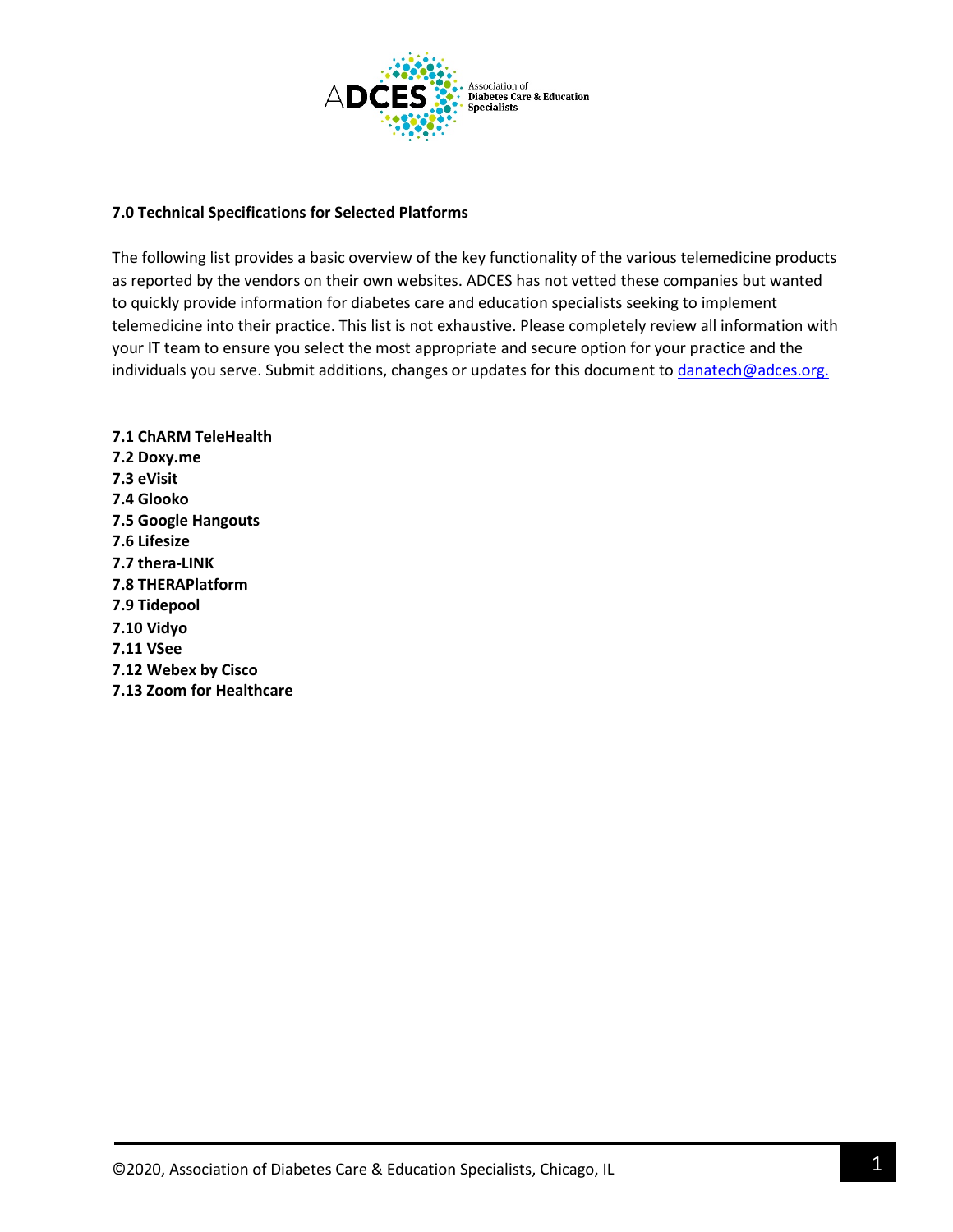# **7.1 ChARM TeleHealth**



### **Description:**

ChARM TeleHealth provides the following products: electronic health records, practice management, patient engagement, telehealth, revenue cycle management, medical billing platform, connect. It is a cloud-based integrated solution.

Telehealth provides these features:

- Integrated audio and video for live consultations
- Support for laptops and tablets as endpoints, no software to install or maintain
- Ability for providers to communicate through HIPAA compliant messaging
- Specialized workflow to accommodate individual clinician preferences
- Providers can create compliance document and get patient consent before every telehealth session
- Ability for remote specialists and bedside clinicians to collaborate in consultation
- Telehealth Kiosk helps remote centers to engage with patients and initiate telehealth sessions
- Screen sharing helps patient to share medical records on their desktop/mobile with providers
- Multi-User Telehealth sessions allow more than one patient representative to participate in the video call
- Supports local recording of telehealth sessions for future reference

**Company:** ChARM TeleHealth, MedicalMine, Inc.

**Company website:** <https://www.charmhealth.com/>|<https://www.charmhealth.com/telehealth/>

### **FDA & Regulatory:**

ChARM TeleHealth service is a HIPAA compliant end-to-end, cloud-based integrated telehealth solution.

[ChARM Health](https://www.charmhealth.com/security.html) Security Policy [ChARM Health Privacy Policy](https://www.charmhealth.com/privacy-policy.html)

**Data Sharing:** [ChARM Health Security Policy](https://www.charmhealth.com/security.html) [ChARM Health Privacy Policy](https://www.charmhealth.com/privacy-policy.html)

### **Platforms & Modality:**

ChARM TeleHealth service uses the Zoom video platform. During the first video session, providers and clients will be asked to install a Zoom desktop plug-in, while connecting to a computer. If a client joins the video session from a mobile phone, they have to install Zoom iOS or Android App. You have to install the zoom desktop plug-in or mobile apps. **You do not have to sign up with Zoom.**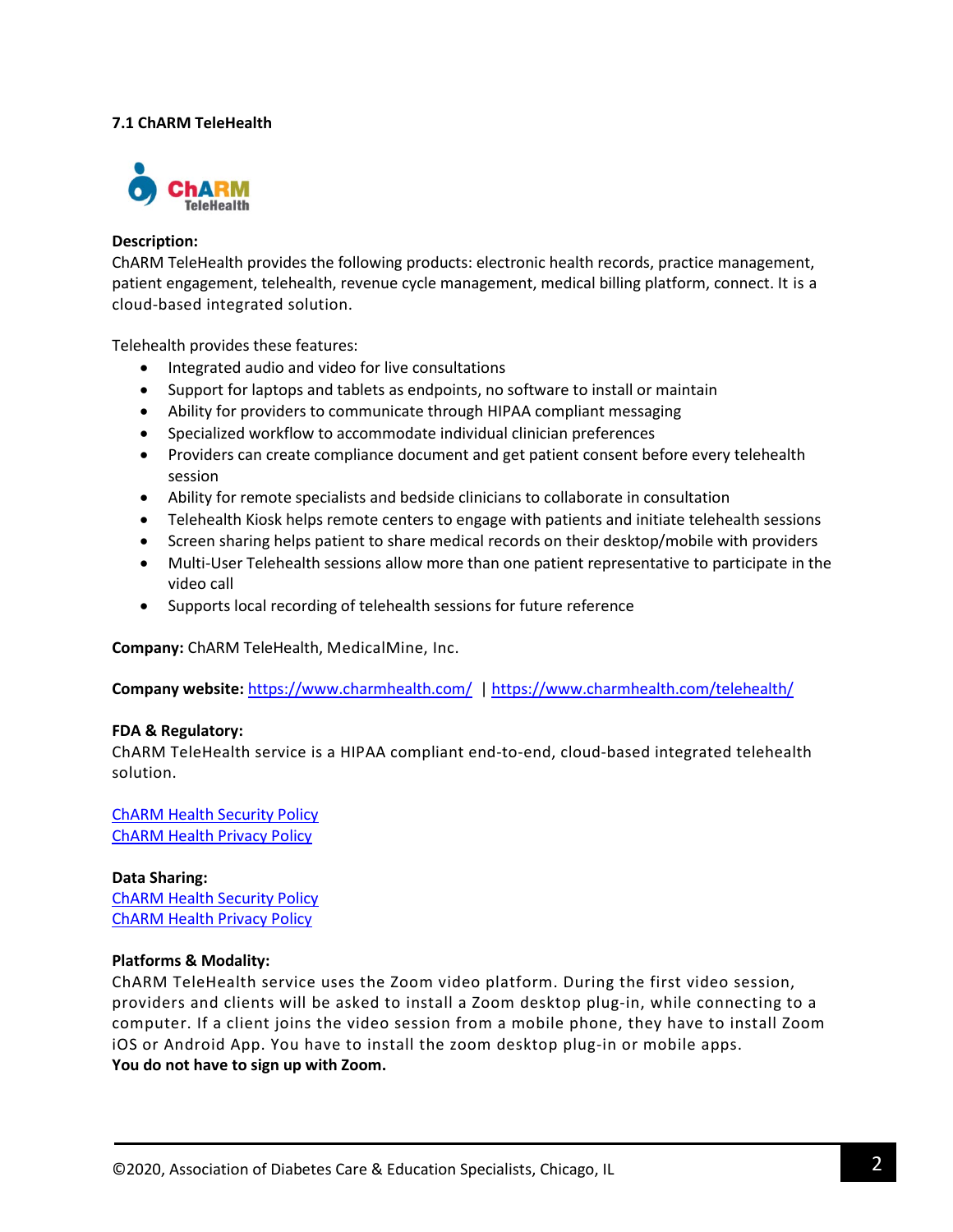# **Security & Privacy:** [ChARM Health Security Policy](https://www.charmhealth.com/security.html) [ChARM Health Privacy Policy](https://www.charmhealth.com/privacy-policy.html)

# **Cost & Payment:**

Free until the end of July 2020, then \$20 per month, per provider

• Read ChARM's [COVID-19 pricing statement](https://www.charmhealth.com/newsletter/ceo-message.html)

# **Details:**

[Quick Start Guide](https://www.charmhealth.com/telehealth/telehealth-guide.html) to get started with ChARM TeleHealth [Telehealth Resource Center](https://www.charmhealth.com/resources/telehealth/telehealth-introduction.html)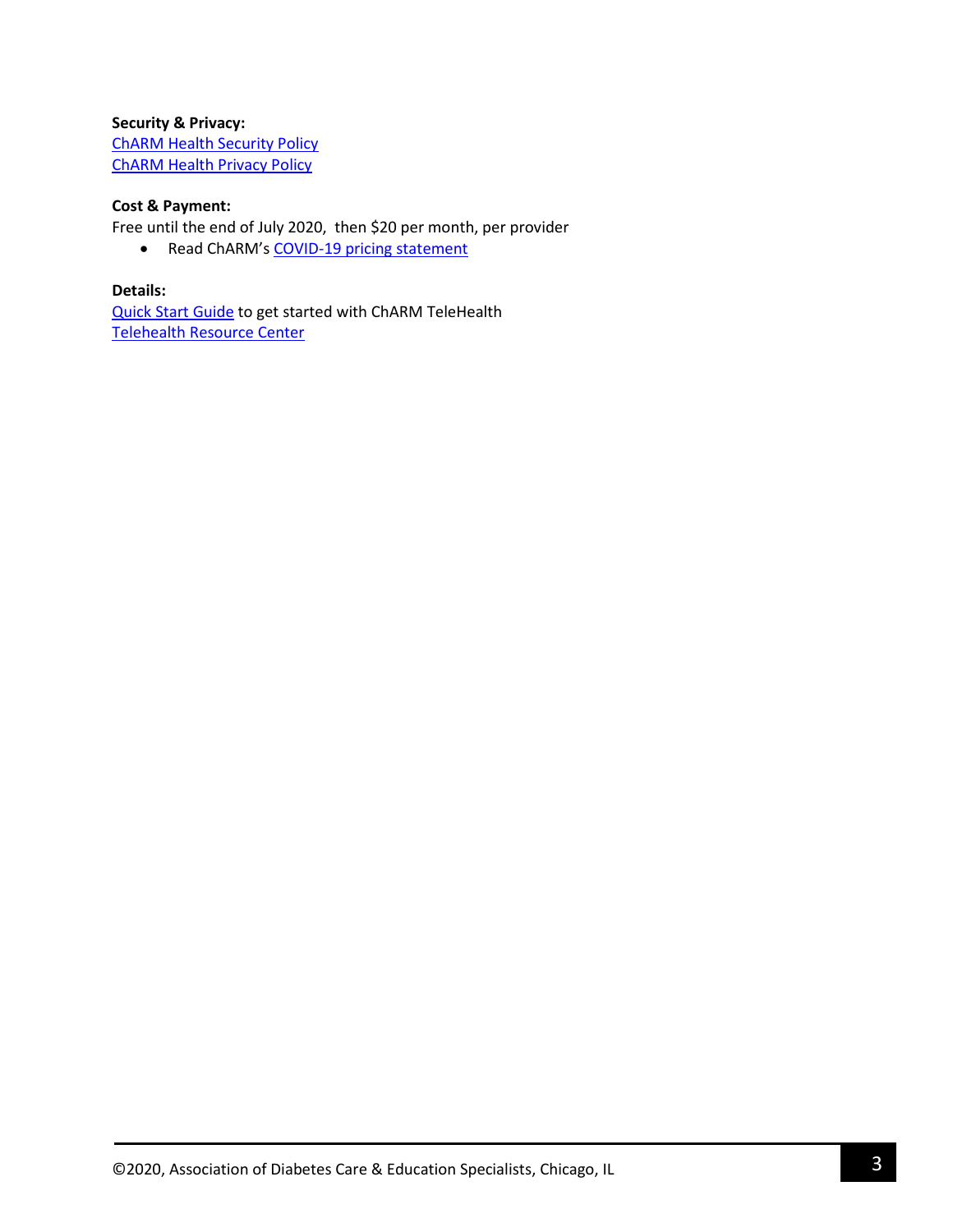### **7.2 Doxy.me**



#### **Description:**

Doxy.me is a simple, safe and secure, cloud-based telemedicine platform that incorporates clinical workflows such as patient check-in and waiting room into its design. It can usually integrate with electronic health record or practice management software. It is free to use for unlimited message, voice, and video communications, making it an invaluable tool for many practices. There are paid tiers available which provide additional features (e.g., group calls available with the Professional or Clinic packages)

**Company:** Doxy.me, LLC

### **Company website:** [https://doxy.me](https://doxy.me/)

#### **FDA & Regulatory:**

[Doxy.me was designed and built to support the workflow of healthcare providers and that includes](https://help.doxy.me/en/articles/95854-is-doxy-me-hipaa-compliant)  [following necessary rules and regulations associated with HIPAA.](https://help.doxy.me/en/articles/95854-is-doxy-me-hipaa-compliant) Doxy.me complies with all these regulations.

Doxy.me enables [covered entities](https://help.doxy.me/getting-started-with-doxy-me/hipaa-baa-and-security/in-name-of-covered-entity-on-the-baa-is-that-my-name-or-the-name-of-the-practice-i-work-at) to be compliant with HIPAA in several ways:

- Does not permanently store [Protected Health Information](https://www.hhs.gov/answers/hipaa/what-is-phi/index.html)
- Operate according to th[e Privacy and Security Rules](https://www.hhs.gov/hipaa/for-professionals/privacy/laws-regulations/combined-regulation-text/index.html)
- Conduct risk analysis and management
- Have disaster preparation plans in place
- Partake in ongoing training for all required staff
- Sign a [Business Associates Agreement](https://help.doxy.me/getting-started-with-doxy-me/getting-started/how-to-get-a-baa-with-doxyme)

#### **Data Sharing:**

[Data Sharing and Privacy Overview](https://doxy.me/privacy-policy)

### **Platforms & Modality:**

[Minimum System Requirements Overview](https://help.doxy.me/en/articles/95860-minimum-system-requirements)

### **The minimum requirements to host a call on Doxy.me**

To have a successful call with someone, you must have:

- Mac/PC/Linux/Chromebook with camera, microphone and speakers
- Internet connection with at least 2 MBPS download and upload speeds (due to so many people currently on the internet)
- Google Chrome, Mozilla Firefox or Safari 11+ (latest release versions)
- You'll need to have the [latest operating systems](https://help.doxy.me/troubleshooting/how-to-update-your-operating-system) such as Windows 10 or MacOS Catalina to obtain the latest versions of the browsers listed above
- Javascript must be enabled (this is enabled by default and will give you a message in Doxy.me that you need to enable it)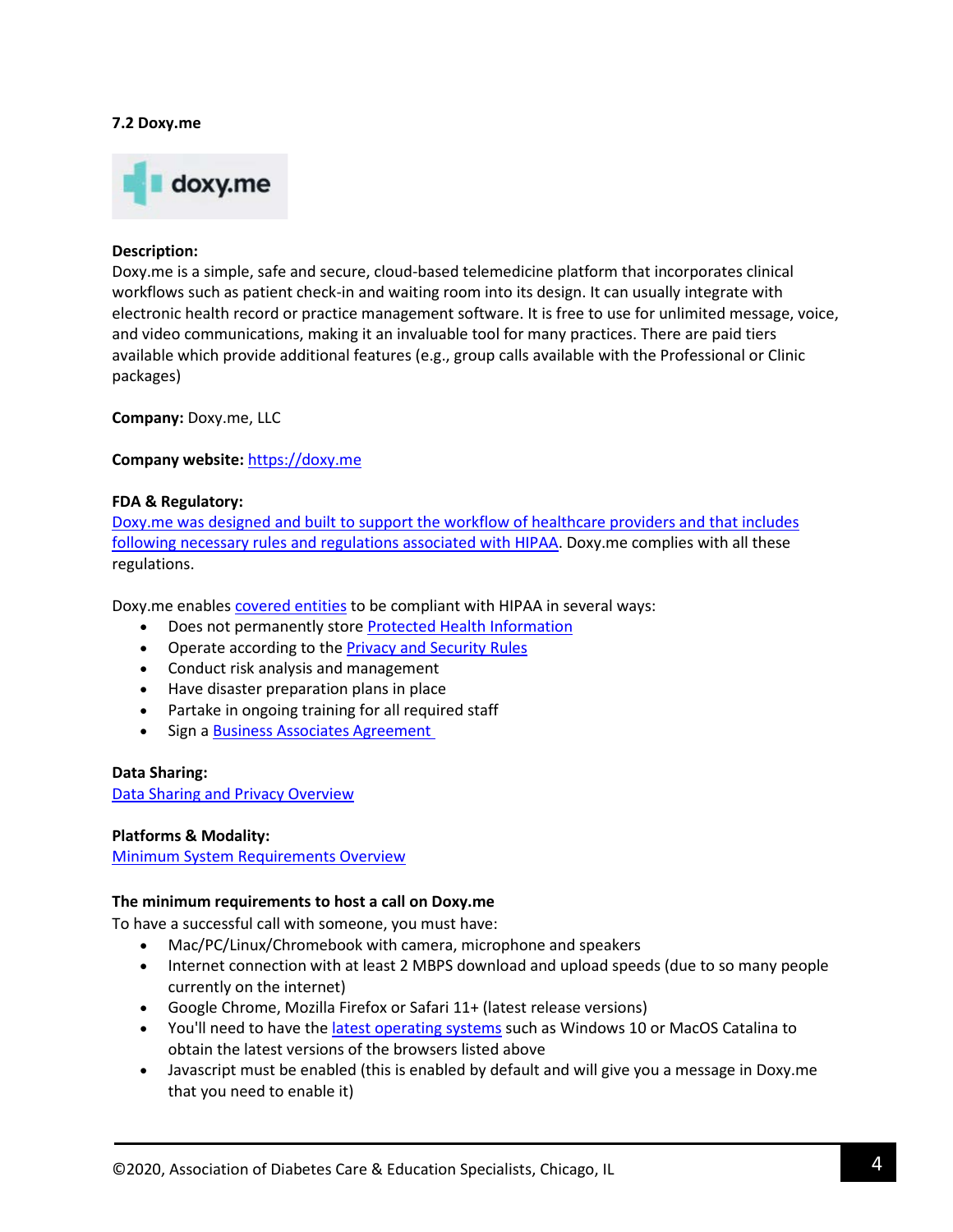• Make sure TCP ports 80 and 443 are open (sometimes firewalls will block these ports, ask your IT team if you can't connect with someone if this is causing it)

For iOS and Android:

- Use Safari 11+ on your iOS devices [\(latest version of iOS\)](https://support.apple.com/en-us/HT204204)
- Google Chrome on your Android device

# **Security & Privacy:**

[All data is encrypted, your sessions are anonymous and none of your information is stored.](https://help.doxy.me/en/articles/95911-is-doxy-me-secure) Doxy.me adheres to HIPAA, PIPEDA and GDPR data privacy requirements.

# **Cost & Payment:**

Tiered pricing packages with various features related to workflow [and important extension products:](https://doxy.me/pricing)

- Free version
- Professional: \$35 per month (group calling and file transfers available at this level)
- Clinic: \$50 person per month (group calling and file transfers available at this level; custom BAA available at this level)

# **Details**

- [Resource Library of Doxy.me Articles](https://help.doxy.me/en/)
- [Doxy.me YouTube Channel](https://www.youtube.com/channel/UCG7_GhTLpoxced6MmMJ1F5Q) (overview and troubleshooting videos)
- [How to Sign Up and Start A](https://www.youtube.com/watch?v=nr9PhPIRI6M) Call video (1 minute)
- Having a Call [video \(30 seconds\)](https://www.youtube.com/watch?v=7mYdBzxRnso)
- [Check-in Flyer for Patients –](https://help.doxy.me/en/articles/95857-check-in-flyer-for-patients) First Visit (available in multiple languages)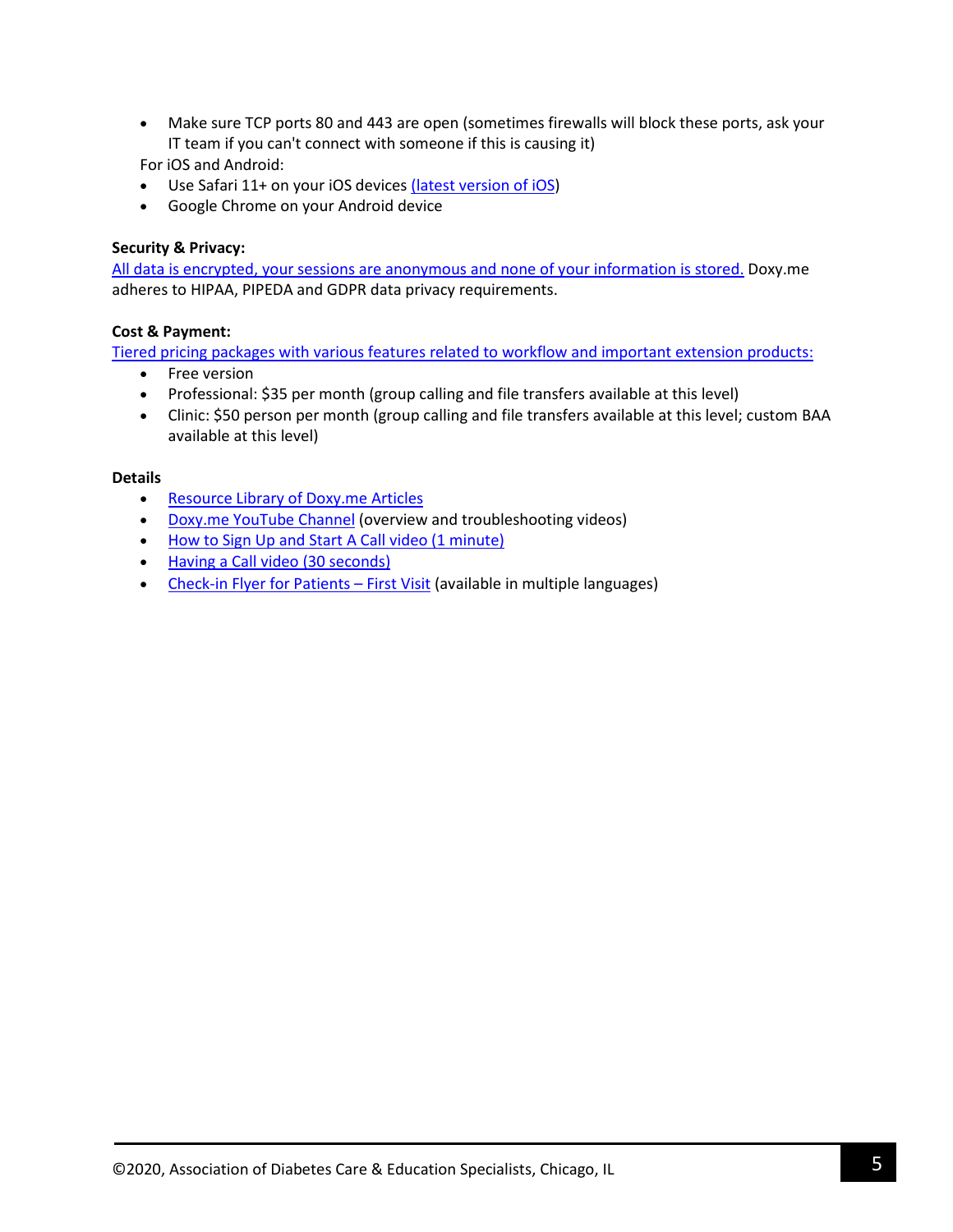### **7.3 eVisit**



### **Description:**

eVisit simplifies healthcare delivery with its market-leading virtual care platform. With eVisit, healthcare organizations can deliver faster, more accessible virtual care using their own network of providers, regardless of specialty. eVisit works seamlessly across enterprise service lines and departments to improve outcomes, reduce costs and boost revenue.

Solutions:

- Hospitals and health systems
- Urgent care
- Primary care
- Mental health

**Company:** eVisit Telemedicine Solutions

**Company website:** <https://evisit.com/>

### **FDA & Regulatory:**

[HIPAA and COPPA compliant](https://evisit.com/product-tour/)

#### **Data Sharing:**

All information is anonymized (masked) for metrics. All information in transit or at rest is encrypted (even the video).

### **Platforms & Modality:**

For the Provider

• Not disclosed on website but appears to be a cloud-based solution

For the Client

- eVisit is a video chat platform similar to Skype that allows patient to have everything they need to work with their provider. Equipment you'll need includes:
	- o A computer or mobile device (tablet or smartphone)
	- $\circ$  If your computer or mobile device does not have a camera and microphone built-in then you will need to buy them separately.

### **Security & Privacy:**

[HIPAA and COPPA compliant.](https://evisit.com/product-tour/) All information is anonymized (masked) for metrics. All information in transit or at rest is encrypted (even the video). Additionally, it does not store payment information on servers.

### **Cost & Payment:**

Not disclosed on website. Contact company for information.

• Covid-19 response to hospitals, [including free limited trial](https://evisit.com/newsroom/evisit-commits-telehealth-expertise-technology-to-fight-against-covid-19/) of VirtualEd through July 31, 2020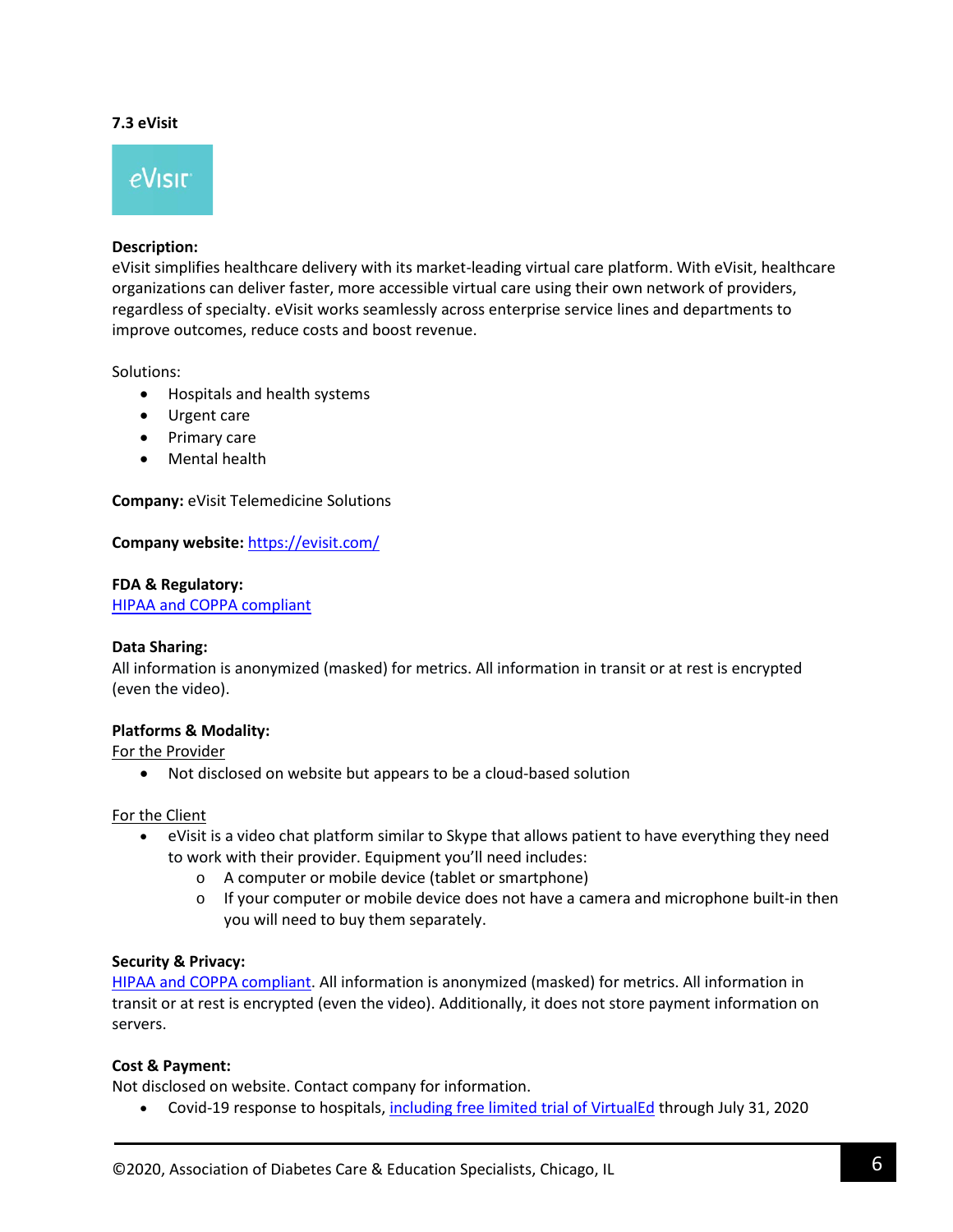**Details:**

[eVisit Telemedicine Resource Center](https://evisit.com/resources-all/) (guides to telemedicine, HIPAA, reimbursement issues) [State Telemedicine Law Summary and Resources](https://evisit.com/state-telemedicine-policy/) [Patient FAQ and Support Center](https://support.evisit.com/)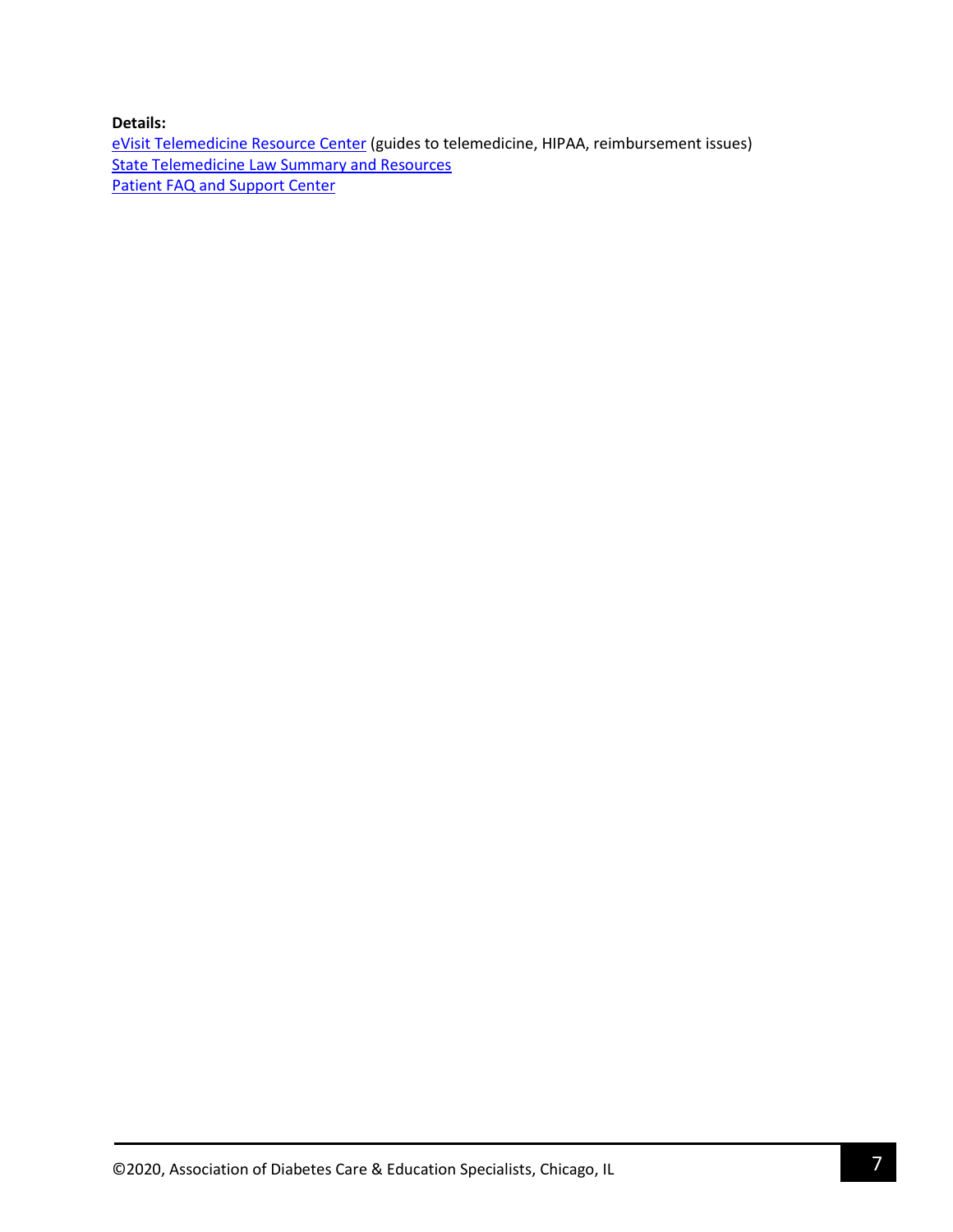### **7.4 Glooko**



# **Glooko**

### **Company website:** [www.glooko.com](http://www.glooko.com/)

Glooko is one of the largest diabetes data management platforms focused on improving the lives of people with diabetes and their caregivers. The Glooko product suite supports more than 2.2 million people with diabetes and is used in 9,000 clinic locations globally.

Glooko Enterprise has delivered measurable quality outcomes through their innovative person-centered approach and remote monitoring. They've observed immediate and sustained improvements in patients' average blood glucose (BG), time in range, and hyperglycemia: Decreased average BG: 14.4% at 3 months and 19.2% after one year. Increased in-range BG: 17% at 3 months and 23.7% after one year. Decreased hyperglycemia: 11.4% at 3 months and 15.1% after one year. Data on file.

### **FDA & Regulatory:**

[Glooko is HIPAA and GDPR ready,](https://www.glooko.com/privacy-security-and-certifications/) and has a[n FDA-cleared digital therapeutics module](https://www.glooko.com/clinics-and-health-systems/#digital-theapeutics) for long acting insulin titration for type 2 diabetes within Glooko Enterprise.

### **Data Sharing:**

Patients can use the Glooko mobile app to automatically share diabetes data with their providers, while providers can view this data to track patient progress in the Glooko Population Tracker. This capability enables patients to be remotely monitored so that they can receive support between appointments as needed.

# **Platforms & Modality:**

Glooko Enterprise is available on any computing platform that supports the following browsers: Internet Explorer v11 (or equivalent), Chrome v52, v53, v54 (or equivalent), Firefox v47, v48, v49 (or equivalent), and Safari v8, v9, v10 (or equivalent). The Glooko mobile app is available on iOS devices running 10.0 or later and Android devices running 5.0 or later.

Glooko Enterprise includes the following:

Compatible Data Sources – see the complete list of 99 [compatible diabetes devices](https://www.glooko.com/compatibility/)

- BGMs / CGMs
- Pumps
- Smart pens
- Health apps

Remote Monitoring

- Glooko mobile app
- Glooko Mobile Insulin Dosing System (MIDS)
- Glooko Remote Monitoring program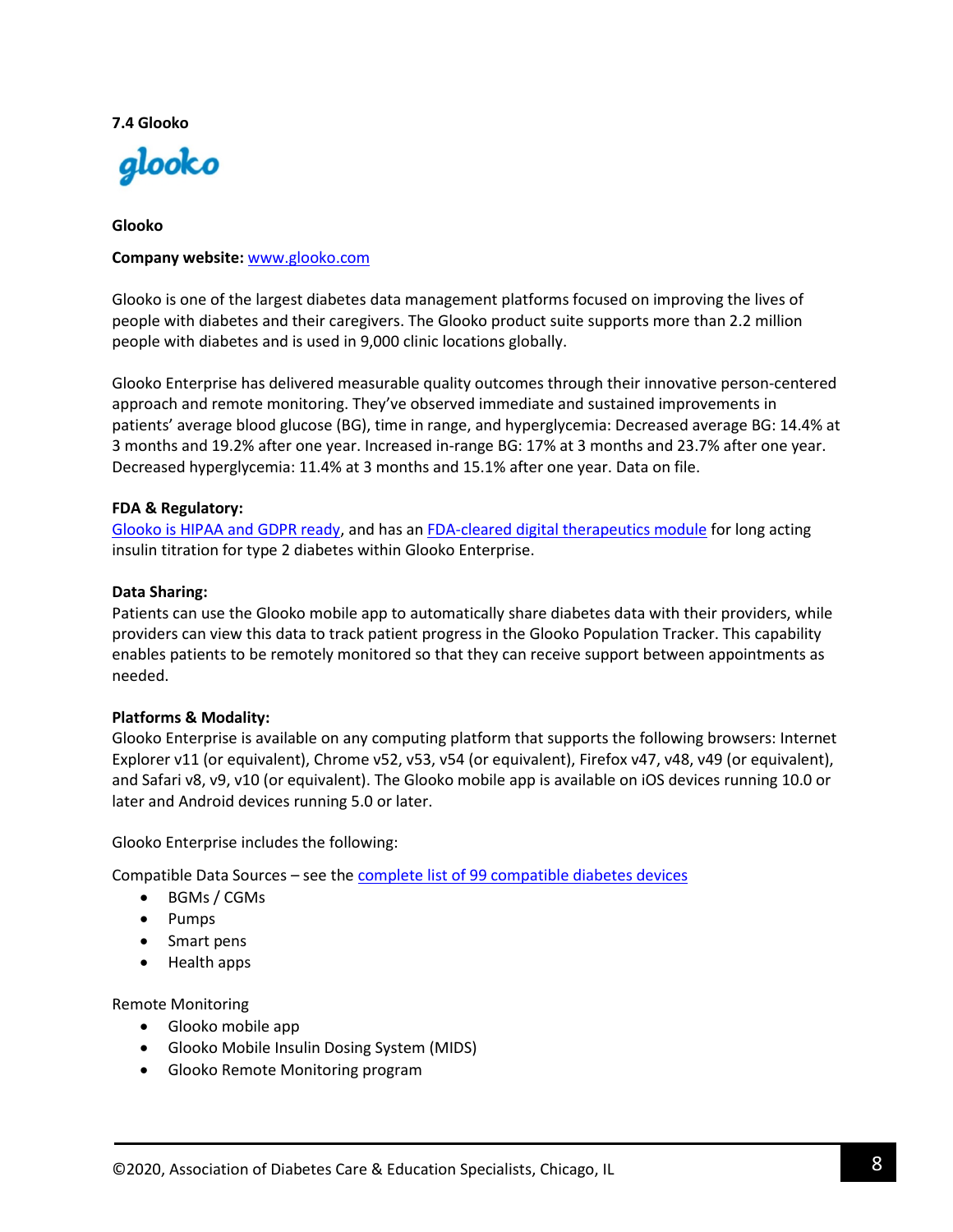Professional Tools & Support

- Glooko Population Tracker
- Glooko Transmitter
- Account Management

Monthly clinic reports that provide key insights to manage patient populations.

Additional options: electronic health record integration and population health solutions.

# **Security & Privacy:**

Review Glooko's [Security and Privacy overview.](https://www.glooko.com/privacy-security-and-certifications/) Proactive threat monitoring to identify and respond to threats. Ongoing vulnerability scanning to continually improve the security of the platform. Active availability and performance monitoring to ensure platform responsiveness and rapid response to issues. 3rd party objective assessments, including yearly penetration testing and cybersecurity risk assessment. HIPAA and GDPR ready. Ethical, legal, principled use of data baked into policies and culture.

# **Cost & Payment:**

During COVID-19 Crisis**: Glooko is** offering a secure, privacy-protected remote-care solution at no charge to medical clinics as a public service enabling safe, connected patient care during the pandemic. Contact [Glooko](https://www.glooko.com/clinics-and-health-systems/) via the webform or emai[l ask@glooko.com](mailto:ask@glooko.com) for more information.

For people with diabetes, the Glooko mobile app can be downloaded for free from the iOS App Store and Google Play.

# **Details:**

[Glooko Overview Summary](https://www.glooko.com/wp-content/uploads/2015-04-Glooko-Fact-Sheet-v4-1.pdf) [Glooko Support Center](https://support.glooko.com/hc/en-us)

- [Glooko Clinic Quick Start Guide](https://support.glooko.com/hc/en-us/articles/360001498129-Glooko-for-Clinics-Quick-Start-Guide)
- [Glooko Personal Use Quick Start Guide](https://support.glooko.com/hc/en-us/articles/360001498269-Glooko-for-Personal-Use-Quick-Start-Guide)

[Brochure: Glooko Use for RPM Reimbursement with CPT® Code](https://www.glooko.com/resource/brochure-cpt-99091-remote-patient-monitoring-2-2/) (registration required for immediate download)

[CCM Workflow Infographic](https://www.glooko.com/resource/ccm-workflow-infographic/) (registration required for immediate download)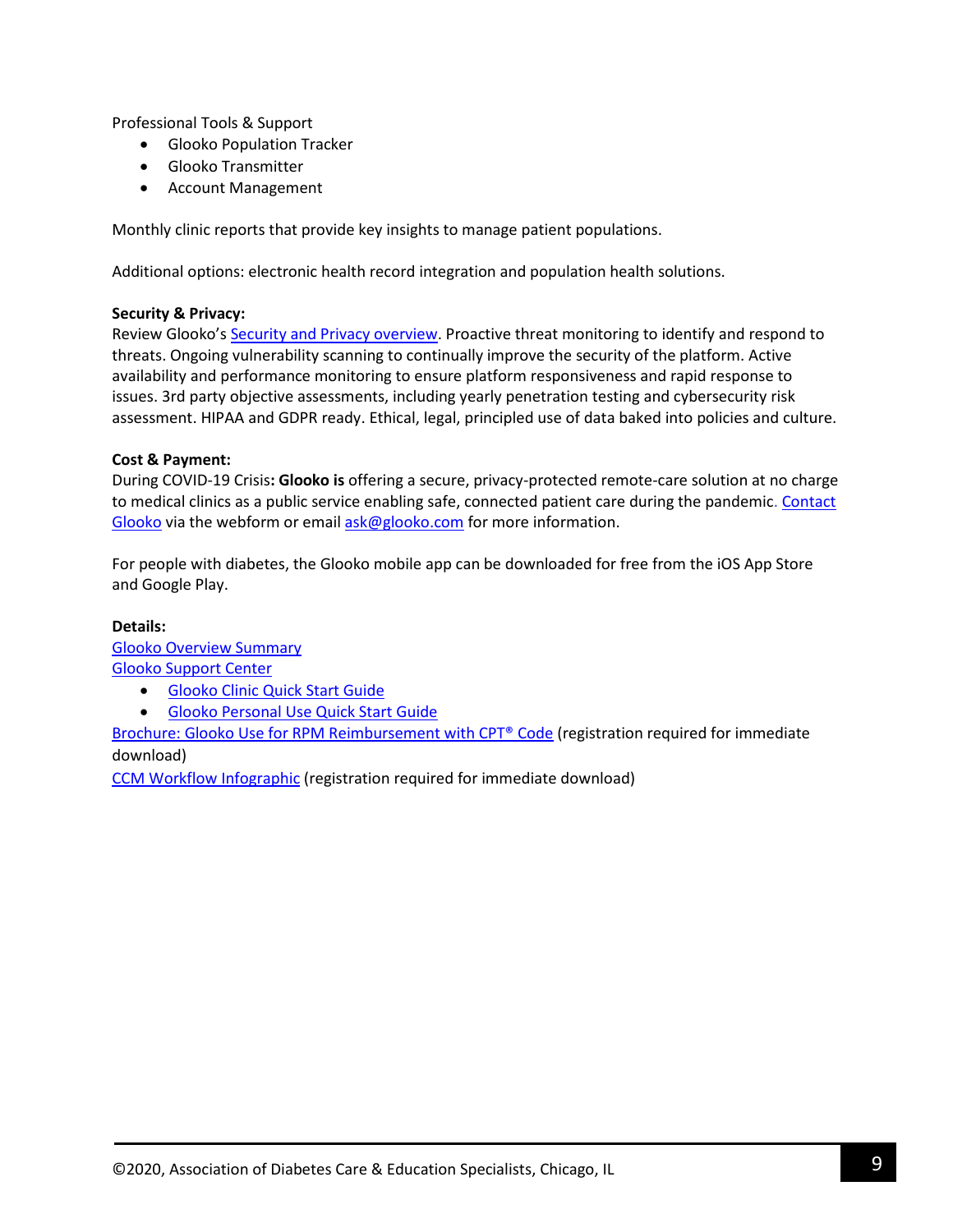### **7.5 Google Hangouts**



#### **Description**

Google Hangouts is a cloud-based communication platform developed by Google that incorporates four different elements: video chat, SMS, VOIP and an instant messaging service. Hangouts allows conversations between two or more users.

Conversations can include up to 150 people; video calls can include up to 10 people.

Google Hangouts allows for interconnectivity between iOS and Android devices, making it user-friendly for everyone; all you need is a Google account. Users can make calls one-on-one or in groups, and the chatting tool allows for an additional layer of communication and convenience. The Hangouts app is available for download on iOS and Android devices, and activity syncs across all user's devices. Google Hangouts offers end-to-end encryption using Wi-Fi or cellular data, so users can make secure calls from anywhere.

### **Company:** Google

**Company website:** [www.google.com](http://www.google.com/) | <https://hangouts.google.com/> | [Google Hangouts Help](https://support.google.com/hangouts#topic=6386410)

### **FDA & Regulatory:**

Google Hangouts is not currently an FDA approved health platform. See security and privacy information below.

### **Data Sharing:**

Patients must separately share data through some other mechanism; Google Hangouts does not directly integrate with diabetes devices.

### **Platforms & Modality:**

[What you need for Google Hangouts:](https://support.google.com/hangouts/answer/2944865?co=GENIE.Platform%3DDesktop&hl=en-GB&oco=1)

- A [Google account](https://accounts.google.com/)
- A computer or phone with a camera and microphone; learn how to use your camera and [microphone](https://support.google.com/hangouts/answer/3110347#cam_mic) when you start a video call for the first time
- An internet or data connection

#### **Computer Accessibility**

Operating systems that work with Hangouts

Hangouts works with the current version and 2 previous major releases of the operating systems listed below:

- Mac OS X
- Windows
- Chrome
- Ubuntu and other Debian-based Linux distributions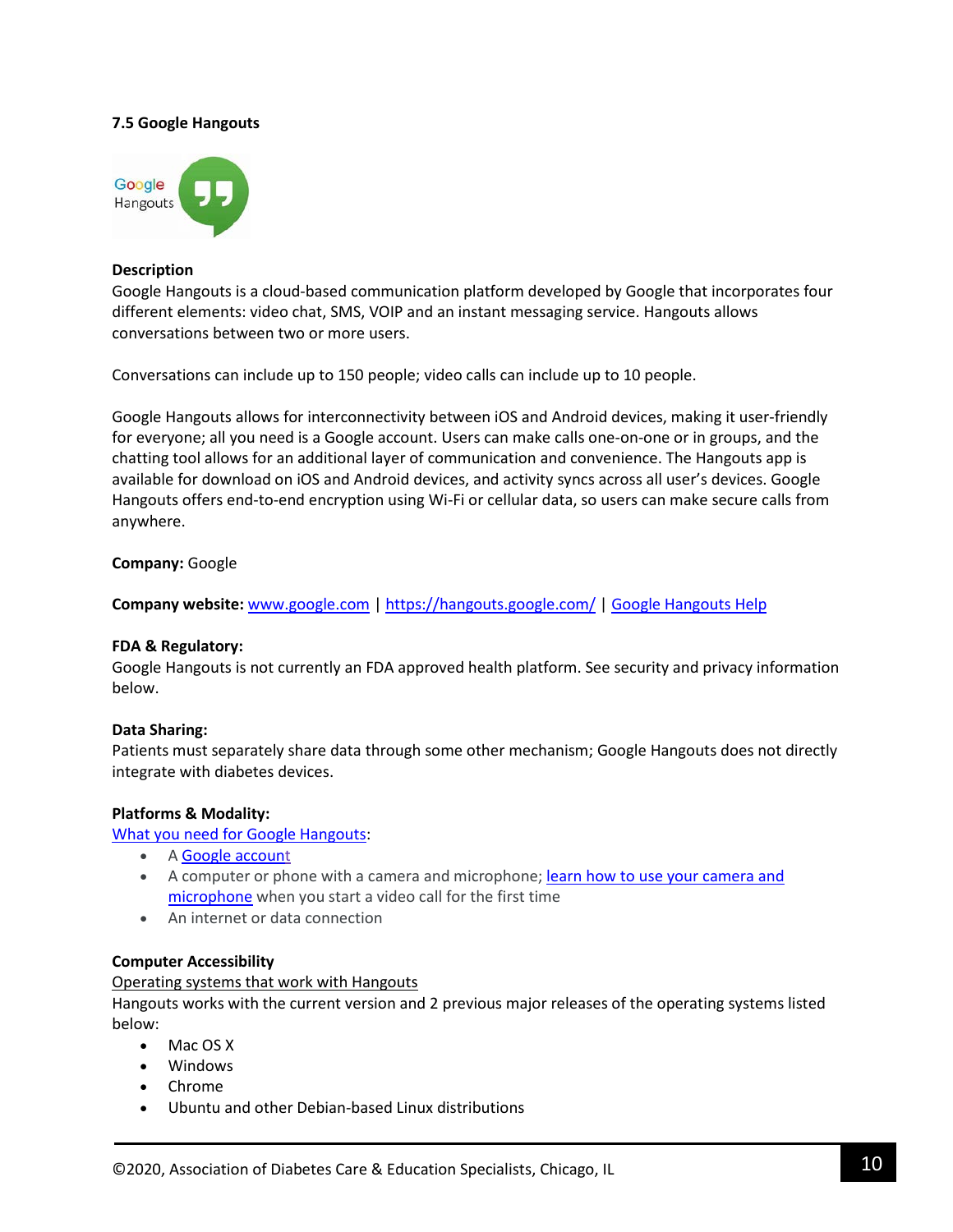# Web browsers that work with Hangouts

Hangouts works with the current version and one previous major release of the browsers listed below.

- Google Chrome
- Microsoft Internet Explorer (IE)
- Safari
- Firefox
- On Internet Explorer and Safari, download and install the latest version of the [Hangouts plug-in.](https://www.google.com/tools/dlpage/hangoutplugin)

What you need to make video calls

- Broadband connection to the internet
- USB web camera; other devices, like virtual cameras, may not work
- Any quad-core processor

# How much bandwidth you need

Hangouts changes how much bandwidth is used based on your network.

Minimum bandwidth required

- Outbound: 300 kbps
- Inbound: 300 kbps

Ideal bandwidth for two-person video calls

- Outbound: 3.2 mbps
- Inbound: 2.6 mbps

Ideal bandwidth for group video calls

- Outbound: 3.2 mbps
- Inbound (with 5 participants): 3.2 mbps
- Inbound (with 10+ participants): 4.0 mbps

# **Android Accessibility**

Download and sign in to Hangouts

- 1. On your Android phone or tablet, [download the Hangouts app.](https://play.google.com/store/apps/details?id=com.google.android.talk&)
- 2. Learn how to [sign in on Hangouts.](https://support.google.com/hangouts/answer/3114221?hl=en-GB)

To call someone's phone number using the Hangouts app, [download the Hangouts Dialer.](https://play.google.com/store/apps/details?id=com.google.android.apps.hangoutsdialer)

Learn how to [use Android accessibility features](https://support.google.com/accessibility/android/) on Hangouts, like how to make phone calls.

# **iPhone & iPad Accessibility**

Download and sign in to Hangouts

- 1. On your iPhone or iPad, [download the Hangouts app](https://itunes.apple.com/us/app/hangouts/id643496868?mt=8&ign-mpt=uo%3D2)
- 2. Learn how to [sign in on Hangouts](https://support.google.com/hangouts/answer/3114221?hl=en-GB)

**Note**: Hangouts works with Apple's mobile operating system version 8.0 and up.

Learn how to [use iPhone and iPad accessibility features](https://www.apple.com/uk/accessibility/ios/) on Hangouts, like how to make phone calls.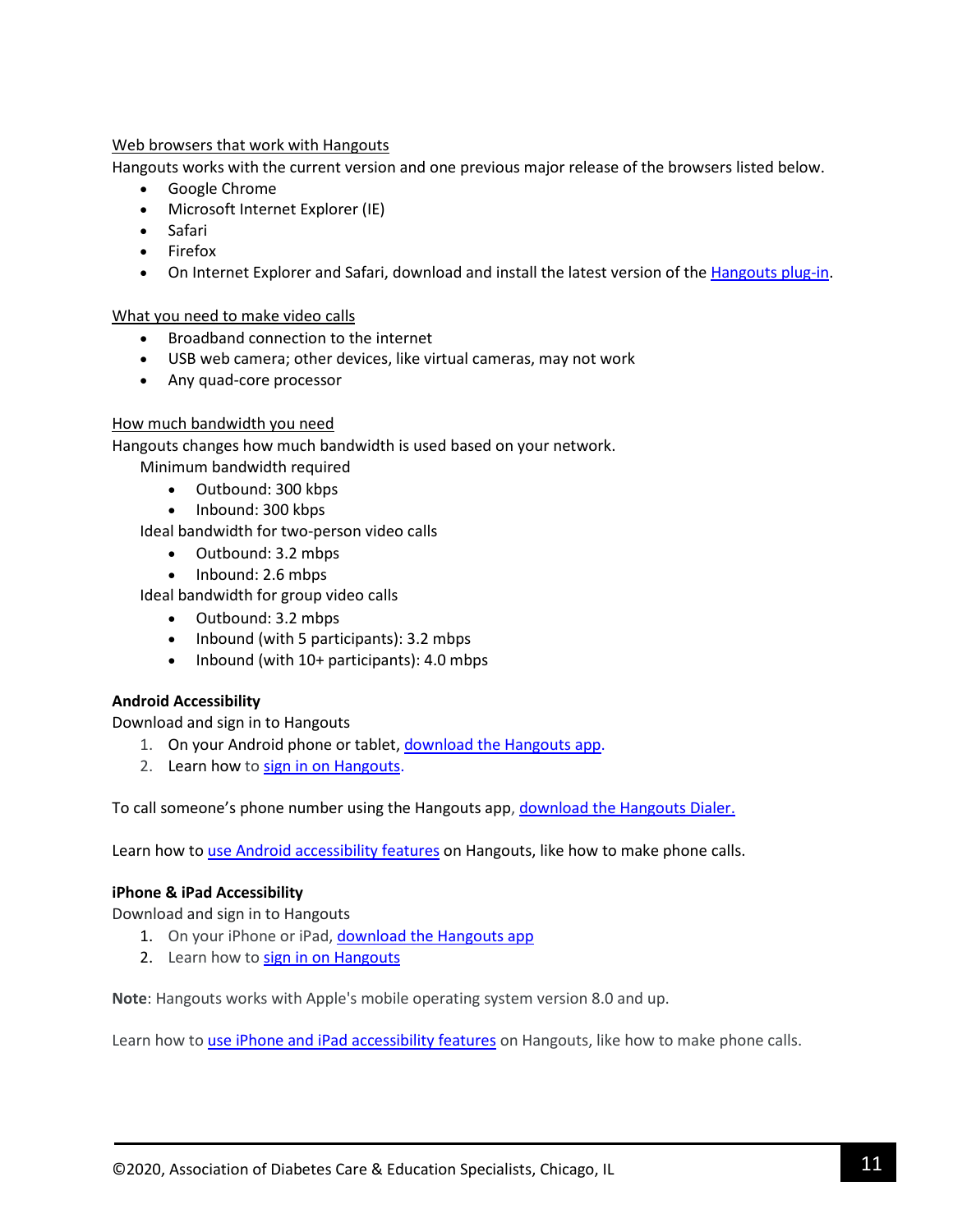### **Security & Privacy:**

IMPORTANT NOTE: Google Hangouts is not HIPAA compliant.

**During COVID-19 National Emergency**, the Office for Civil Rights (OCR) at the Department of Health and Human Services (HHS) issued the [news](https://www.hhs.gov/hipaa/for-professionals/special-topics/emergency-preparedness/notification-enforcement-discretion-telehealth/index.html) that enforcement of HIPAA penalties around telehealth, patient communication, and remote communication technologies will be suspended and will go into effect immediately.

The announcement offered a few non-HIPAA compliant services that could now be used to communicate with patients including: Apple FaceTime, Facebook Messenger video chat, **Google Hangouts video** or Skype.

- Clinicians should notify the individual of the privacy risk of using such technologies
- Clinicians should make those applications as secure as possible by enabling encryption (done by default on most of these applications) and privacy modes if available

Official Wording: *Under this Notice, covered health care providers may use popular applications that allow for video chats, including Apple FaceTime, Facebook Messenger video chat, Google Hangouts video, or Skype, to provide telehealth without risk that OCR might seek to impose a penalty for noncompliance with the HIPAA Rules related to the good faith provision of telehealth during the COVID-19 nationwide public health emergency. Providers are encouraged to notify patients that these thirdparty applications potentially introduce privacy risks, and providers should enable all available encryption and privacy modes when using such applications*

# **Cost & Payment:**

Free for you and your clients, but you must set up a Gmail account. Additional costs will be associated with internet use.

Note: There is a more robust suite of offerings calle[d G Suite with basic and enterprise pricing.](https://gsuite.google.com/pricing.html) It appears that it is possible to sign a business associate agreement (BAA) for a HIPAA compliant video option in this suite.

### **Details:**

[Hangouts Basic Video Tutorial from Google \(1 minute\)](https://www.youtube.com/watch?v=g2-tsGelk4U&feature=youtu.be) [How to Use Google Hangouts –](https://www.youtube.com/watch?v=lfZ1Wyltxjo) Beginner's Guide (7 minutes) [Start a Group Conversation](https://support.google.com/hangouts/answer/3111943?hl=en-GB&ref_topic=6386410)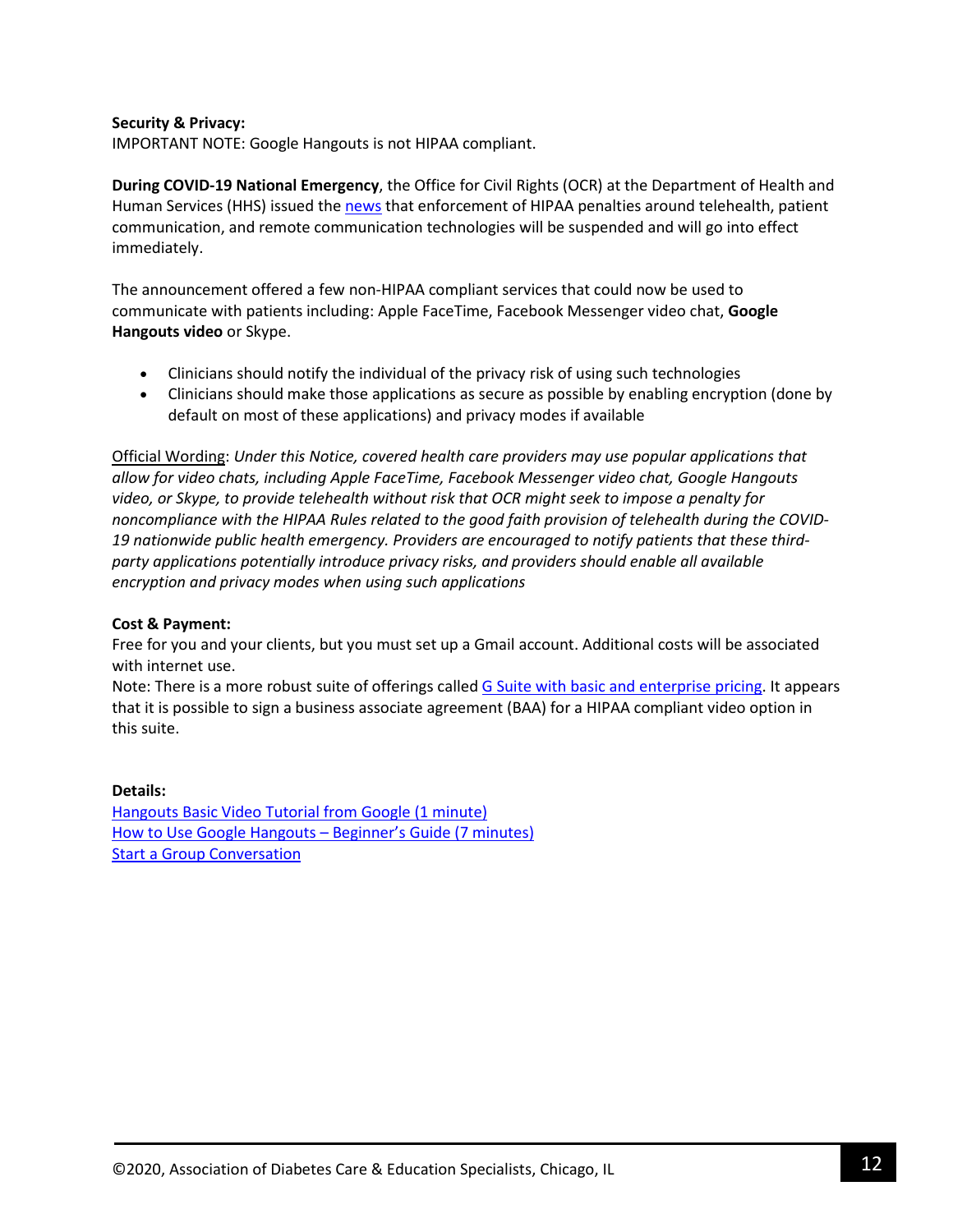### **7.6 Lifesize**



### **Description:**

Lifesize is a HIPAA compliannt video conferencing technology and can be used for small and large organizations. There are a range of price points.

**Company:** Lifesize, Inc

**Company website:** <https://www.lifesize.com/> | [Video Conferencing Solutions for Telehealth](https://www.lifesize.com/en/solutions/industry/healthcare)

### **FDA & Regulatory:**

HIPAA compliant

- Read th[e Lifesize HIPAA compliance document](https://www.lifesize.com/en/resources/product-papers/lifesize-healthcare-solutions-and-hipaa-compliance)
	- o Lifesize customers who are required to comply with HIPAA must have a services agreement with Lifesize (including a Lifesize Cloud Terms of Service agreement). If appropriate, Lifesize may sign a HIPAA business associate agreement (or BAA) with such customers.
	- o Because each covered entity or business associate must determine and maintain its own compliance with HIPAA, Lifesize customers retain responsibility for HIPAA compliance and must configure Lifesize products and services and enforce policies for use within their organizations to fully comply with HIPAA
- Read th[e Lifesize Security Overview](https://www.lifesize.com/%7E/media/Documents/Related%20Resources/Product%20Papers/Lifesize%20Cloud%20Security.ashx?la=en)

### **Data Sharing:**

Read th[e Lifesize HIPAA compliance document](https://www.lifesize.com/en/resources/product-papers/lifesize-healthcare-solutions-and-hipaa-compliance) Read th[e Lifesize security overview](https://www.lifesize.com/%7E/media/Documents/Related%20Resources/Product%20Papers/Lifesize%20Cloud%20Security.ashx?la=en)

# **Platforms & Modality:**

Video conferencing available for PC, Mac and Tablets

• Review the [Lifesize Datasheet](https://www.lifesize.com/%7E/media/Documents/Product%20Documentation/Cloud/Product%20Datasheets/Lifesize%20Cloud%20Datasheet%20English%20USL.ashx?la=en)

### **Security & Privacy:**

Read th[e Lifesize HIPAA compliance document](https://www.lifesize.com/en/resources/product-papers/lifesize-healthcare-solutions-and-hipaa-compliance) Read th[e Lifesize security overview](https://www.lifesize.com/%7E/media/Documents/Related%20Resources/Product%20Papers/Lifesize%20Cloud%20Security.ashx?la=en)

### **Cost & Payment:**

[Multiple pricing options and packages available](https://www.lifesize.com/en/video-conferencing-app/pricing)

- Basic free account available for 6-months (1 host, unlimited meetings, host up to 25 participants, personal meeting room, native desktop and mobile apps)
- Standard/Plus/Enterprise pricing structure for different features, options and capacity
- Lifesize video camera and phone available

# **Details:**

[Lifesize support](https://www.lifesize.com/en/support) center

• [Lifesize University Video Training Center and Tutorials](https://community.lifesize.com/s/university)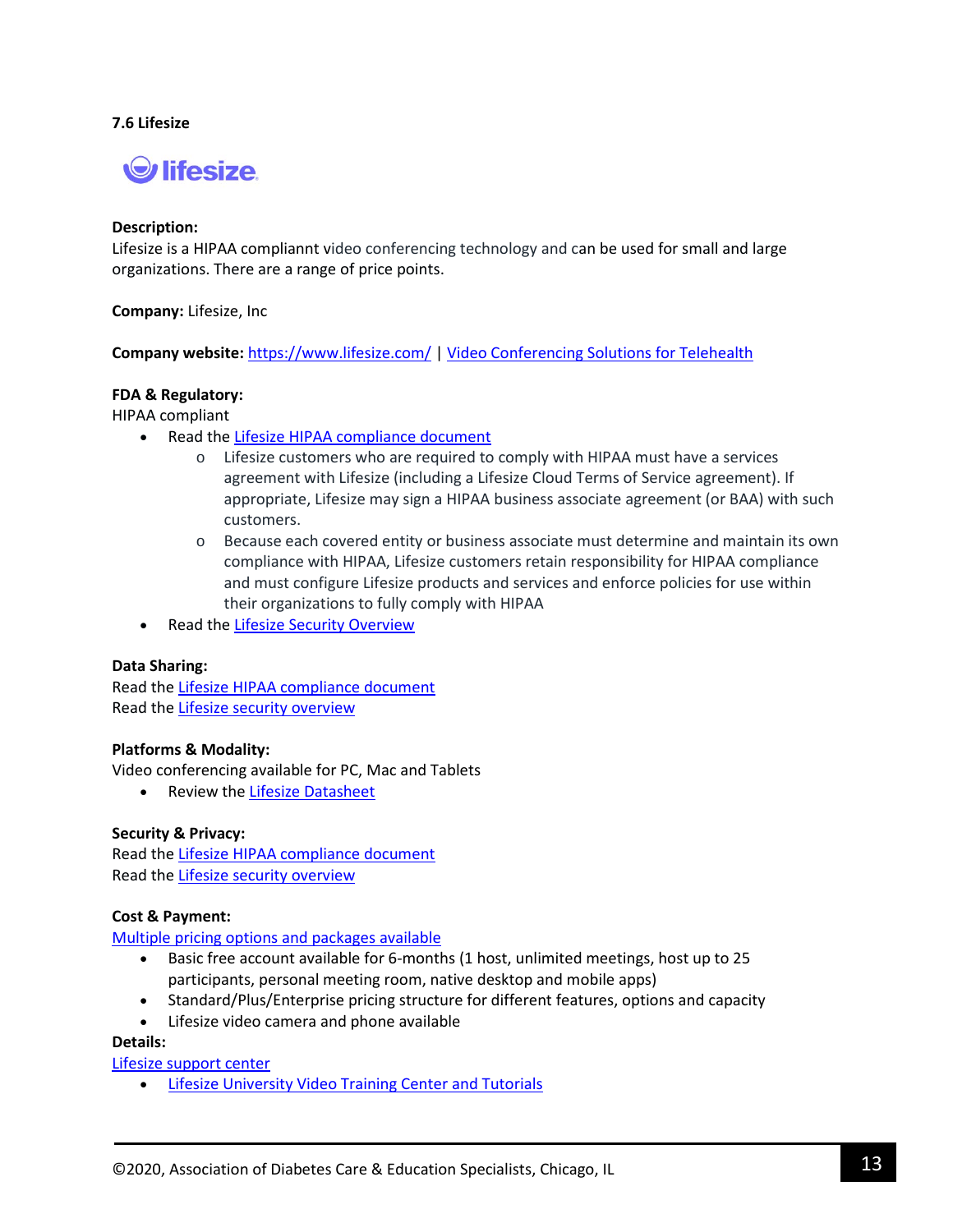# **7.7 thera-LINK**



### **Description:**

therea-LINk is telemedicine software with a focus on mental and behavioral health providers but will work with all types of professionals. Remote patient contact. Individual or group sessions.

**Company:** thera-LINK, LLC

**Company website:** <https://www.thera-link.com/>

### **FDA & Regulatory:**

[HIPAA Compliant.](https://www.thera-link.com/wp-content/uploads/2019/11/2019-Security-PDF-1.pdf) Encrypted database and file backups. Business associate agreement provided.

### **Data Sharing:**

Review [thera-LINK's security features document](https://www.thera-link.com/security/)

### **Platforms & Modality:**

[thera-LINK requires the following](https://intercom.help/thera-link/en/articles/358481-what-are-the-minimum-technical-requirements-for-joining-or-starting-a-session) to join an online session:

- Internet connection (we recommend bandwidth of at least 3 mbps download AND upload)
- Webcam, speakers and a microphone these are built in to most laptops, tablets and phones
- ONE of the following:
	- o web browser on PC or Mac (e.g. Chrome, Firefox, Safari 12.2 only) *latest versions always preferred*
	- o Android using Chrome or Firefox browser
	- o iPad or iPhone with Safari browser (version 12.2+) OR thera-LINK app from app store on older devices

### **Security & Privacy:**

Review the [thera-LINK's security features document](https://www.thera-link.com/security/)

### **Cost & Payment:**

[Different pricing models for individuals and groups available](https://www.thera-link.com/pricing/)

- 15- day free trial
- Tiered pricing
	- o Basic package \$30/month per provider (only 5 sessions/month included)
	- o Plus package \$45/month per provider
	- o Ultimate package \$65/month per provider
	- o Group rates also available (minimum of 5 providers per group)

#### **Details:**

[Video Demo of thera-LINK](https://go.thera-link.com/watch-recorded-demo-form) (registration required) [Getting Started Guide for Providers](https://intercom.help/thera-link/en/articles/2784992-getting-started-guide-for-providers) [Overview for Getting Started During COVID-19](https://intercom.help/thera-link/en/articles/3790416-considering-telehealth-options-during-covid-19) [Video Tutorials for Providers](https://www.thera-link.com/videos/) [Video Tutorials for Clients](https://www.thera-link.com/client-videos/)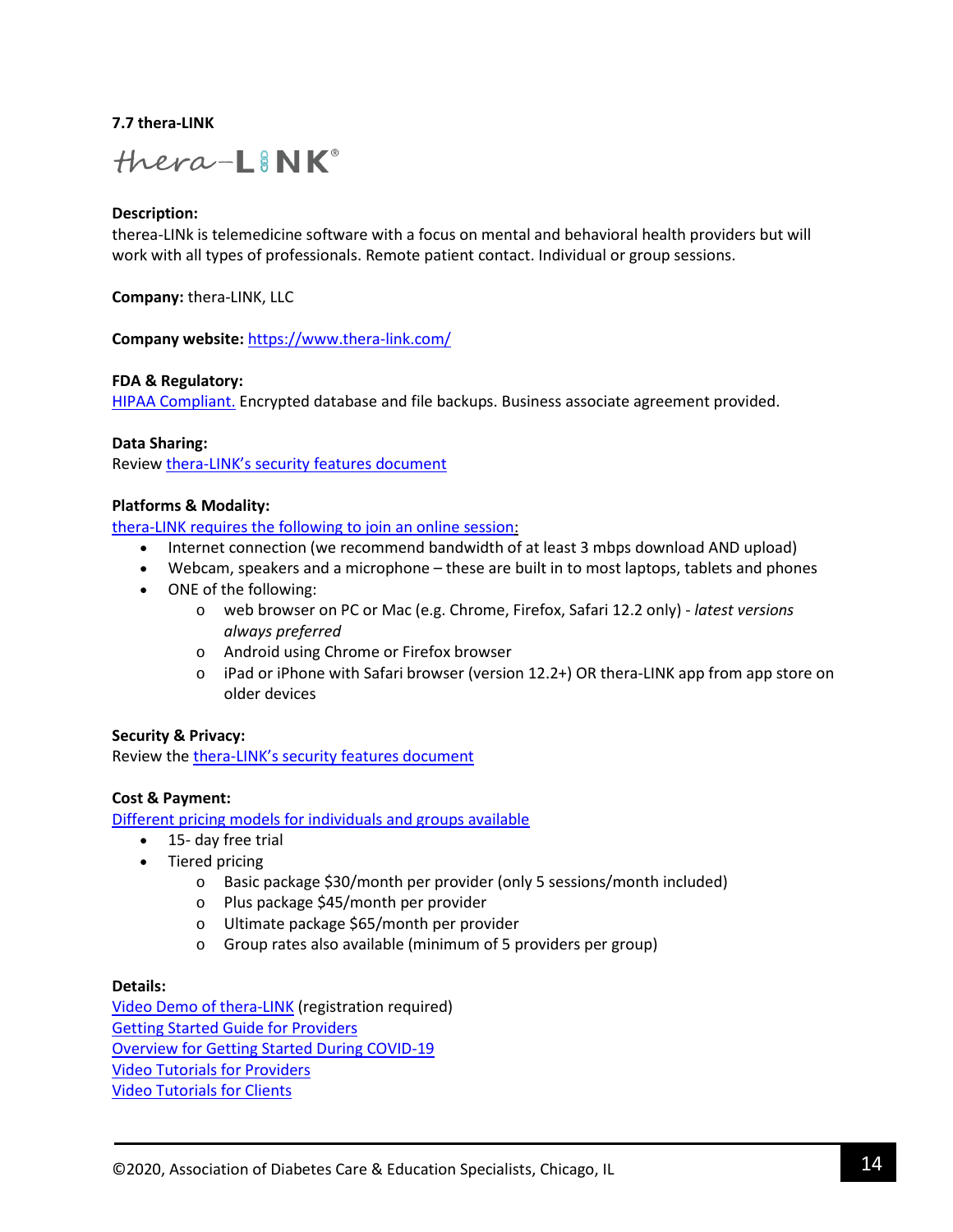# **7.8 THERAPlatform**



#### **Description:**

TheraPlatform is a secure and HIPAA compliant video conferencing platform with EMR and practice management features for therapists, dietitians, private practices and organizations.

Interactive white board available. Group or individual sessions. Ability to organize and present your own therapeutic materials. Ability to watch videos simultaneously with your clients. Includes two-way screen sharing.

**Company:** TheraPlatform

**Company website:** <https://www.theraplatform.com/>

#### **FDA & Regulatory:**

A secure and HIPAA-compliant video conferencing platform is required by law when providing teletherapy. [TheraPlatform was built to meet and exceed all HIPAA requirements.](https://www.theraplatform.com/features/hipaa-compliant-video-conferencing) They will sign a business associate agreement (BAA) without an additional charge.

**Data Sharing:**

Review TheraPlatform's **Privacy Statement** 

### **Platforms & Modality:**

TheraPlatform is web based and you can access it via an internet browser

#### **Security & Privacy:**

Review TheraPlatform's [security features.](https://www.theraplatform.com/features/security) Video, chat and messaging is secure.

### **Cost & Payment:**

[Different pricing models available.](https://www.theraplatform.com/Pricing) 

- 30-day free trial available
- Tiered pricing model with different features available
	- o Basic package \$29/month (single provider)
	- $\circ$  Pro package \$39/month + \$29 for each additional provider per month
	- o ProPlus package \$59/month + \$39 for each additional provider per month
- No contract is required.

**Details:** [TheraPlatform FAQ](https://www.theraplatform.com/faq)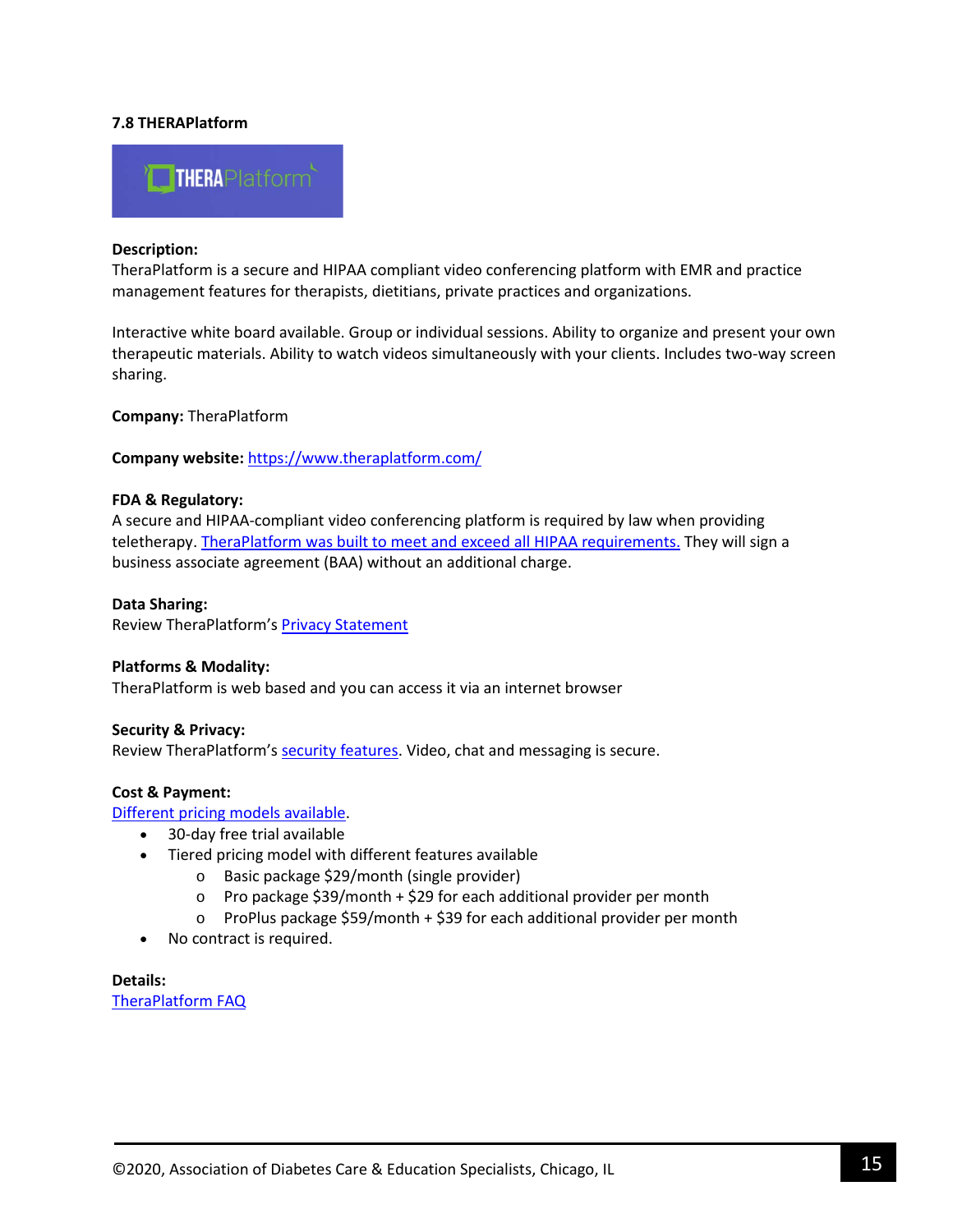# **7.9 Tidepool**

# **TIDEFOOL**

# **Description:**

*NOTE: Tidepool is not a telehealth platform – but it will enable diabetes device data sharing for telehealth appointments.*

How Tidepool can help with your telemedicine visits.

- Streamline your workflow with a single technology supporting multiple devices to allow you more time with your clients
- Simple and straightforward for people with diabetes to upload their diabetes data
- Copy and paste data into chart notes, highlighting endpoints like insulin pump settings, time in range, total daily insulin and more

Tidepool is a nonprofit organization dedicated to making diabetes data more accessible, actionable and meaningful for people with diabetes, their care teams and researchers. Thanks to the generous support of JDRF; Tidepool Web, Tidepool Mobile and Tidepool Uploader are free.

**Company:** Tidepool

**Company website:** <https://www.tidepool.org/> [| Tidepool for Telemedicine](https://www.tidepool.org/telemedicine)

# **FDA & Regulatory:**

# Business Associate Agreement

If you require a business associate agreement before you start using Tidepool in your clinic, Tidepool can provide one. Complete the agreement and return it to [info@tidepool.org](mailto:info@tidepool.org) to get it countersigned.

- Download Tidepool's [Business Associate Agreement \(pdf\)](https://drive.google.com/open?id=1zWTG21d_1xFF-M_IGeFlKwRdL3Q5XGIn)
- DownloadTidepool's [Business Associate Agreement \(docx\)](https://drive.google.com/open?id=1ijd6mDYOcBubsmUFjqzPRi48-w5t7uz-)

# Legal and Security Information

Your legal and IT departments may also want to read these documents to get a complete understanding of how Tidepool operates:

- [Tidepool Security, Privacy and Regulatory Detailed Information](https://docs.google.com/document/d/1ZLvnUihbvpSITs0lJfpSLsryPzAFHMSi_YdzToAzJu0/edit#heading=h.hx6cjf7pylf)
- [Tidepool Terms of Use](https://developer.tidepool.org/terms-of-use/)
- [Tidepool Privacy Policy](https://developer.tidepool.org/privacy-policy/)

# **Data Sharing:**

Clients must create an account and connect their devices to share data.

- Detailed instructions to [connect all client devices to Tidepool are available.](https://www.tidepool.org/users/devices)
	- Medtronic: 670G. 640G, 630G, 530G, 754, 554, 723, 523, Guardian Sensor, Elite Sensor
	- Dexcom G6, G5, G4, G5 Mobile, G6 Mobile
	- Insulet: Omnipod DASH, Omnipod
	- Tandem: t:slim X2, t:slim, t:slim G4, t:flex
	- Abbott: FreeStyle Libre, FreeStyle Libre Pro, FreeStyle Freedom Lite, FreeSyle Lite, Precision Xtra, FreeStyle Precision, FreeStyle Optium Neo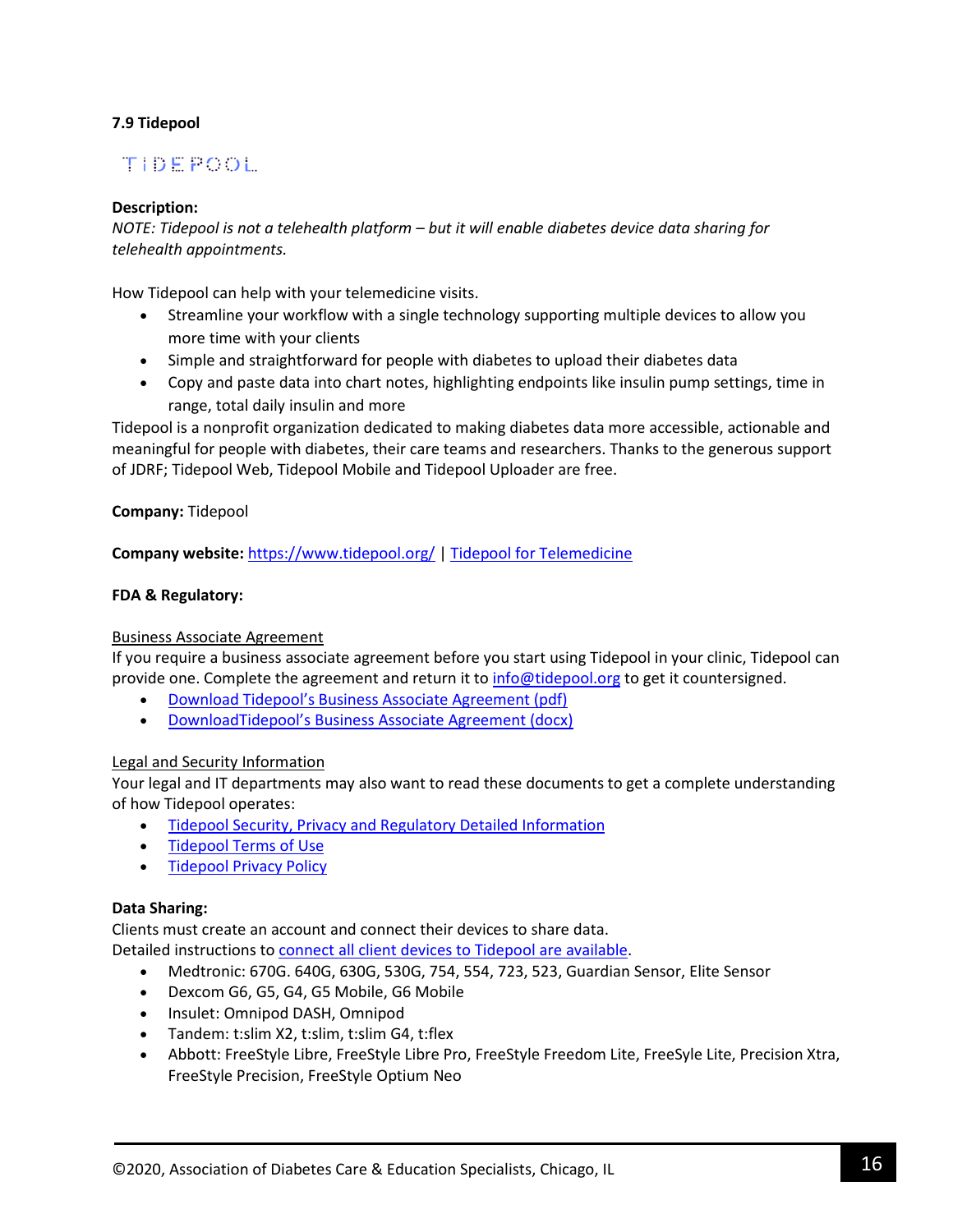- Ascensia: Contour Next Link 2.4, Contour Next Link, Contour Next One, Contour Next USB, Contour USB, Contour Next
- Trividia: True Metrix, True Metrix Air, True Metrix Go
- Accu-Check: Aviva Connect, Guide, Guide Me
- One Touch: Verio IQ, Verio, Verio Flex,
- OneDrop
- mySugr
- Companion Medical InPen

# **Platforms & Modality:**

Tidepool is available via web and mobile platforms.

- [Tidepool Web](https://app.tidepool.org/signup) signup (Create free Personal and Clinician Accounts)
	- Tidepool Uploader [\(Uploader Help Guide\)](https://support.tidepool.org/hc/en-us/categories/360001187732-Uploading-your-Data)
		- o For Mac
		- o For Windows
- Tidepool Mobile iPhone and Android extension apps available

# **Computer Accessibility:**

[Clinician Troubleshooting FAQ](https://support.tidepool.org/hc/en-us/articles/360041337812-Clinician-Troubleshooting-Frequently-Asked-Questions)

### **Security & Privacy:**

Tidepool only collects the information the individual provides — which may include gender, age and birth date, weight, height, treatment and diagnosis information, health and well-being related information (including diet and activity information), information identifying diabetes monitoring and treatment devices, and data that you upload from diabetes monitoring and treatment devices using the Tidepool Uploader.

Tidepool uses this information to provide features like visualization and data analysis, improve and personalize the Tidepool experience, provide support or contact you about any changes to or notifications regarding your account. Read the [Privacy Policy](https://developer.tidepool.org/privacy-policy/) to learn more.

Tidepool uses industry best practices, including end-to-end encryption to secure data. You can read detailed information all about our security infrastructure in this [document.](https://docs.google.com/document/d/1ZLvnUihbvpSITs0lJfpSLsryPzAFHMSi_YdzToAzJu0/edit#heading=h.hx6cjf7pylf)

# **Cost & Payment:**

Free for you and your clients.

# **Details:**

[Getting Started Tips for Clinicians](https://support.tidepool.org/hc/en-us/articles/360040762292-Getting-Started-Tips-for-Clinicians) [How to Copy as Text \(e.g., to cut/paste into an](https://support.tidepool.org/hc/en-us/articles/360035823492-How-to-copy-as-text-Basics-Trends-Device-Settings-) EMR system) [Creating a New Patient Account as a Clinician](https://support.tidepool.org/hc/en-us/articles/360029369312-Creating-a-new-patient-account) [Tidepool Support](https://support.tidepool.org/hc/en-us)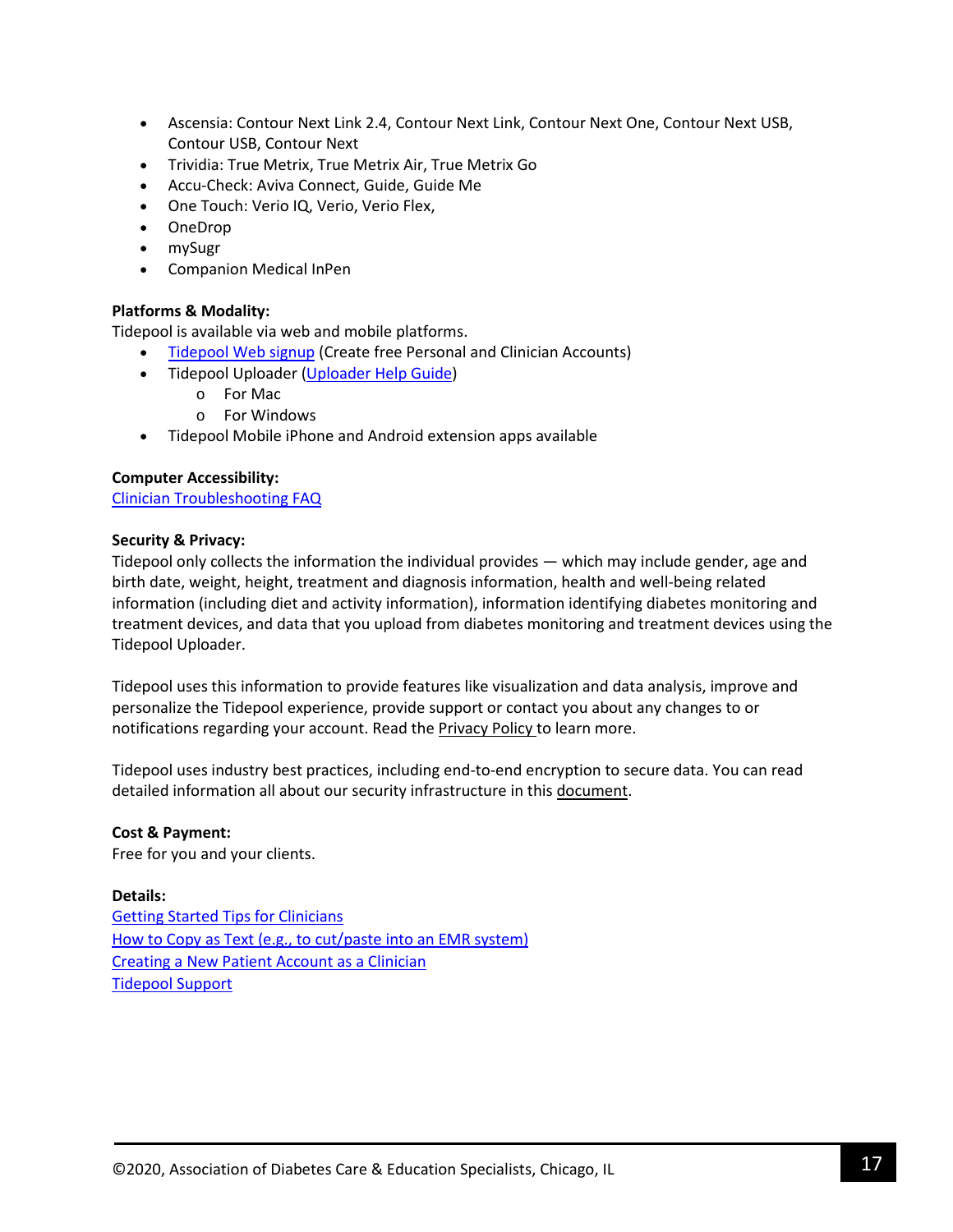### **7.10 Vidyo**



### **Description:**

VidyoCloud is a video conferencing platform that can be used to provide telehealth video conferencing capabilities.

### **Company:** Vidyo, Inc

**Company website:** <https://www.vidyo.com/> [| Vidyo Telehealth Solution](https://www.vidyo.com/video-conferencing-solutions/industry/telehealth)

#### **FDA & Regulatory:**

[HIPAA Compliant.](https://www.vidyo.com/hipaa) Vidyo will sign HIPAA compliant business associate agreements for healthcare cloud offering customers.

#### **Data Sharing:**

[Review Vidyo's HIPAA and security information](https://www.vidyo.com/hipaa)

#### **Platforms & Modality:**

Cloud based but software installed on PC and smartphones [\(review articles related to technical](https://support.vidyocloud.com/hc/en-us/sections/115000595733-Installing-VidyoConnect-)  [specifications and installation\)](https://support.vidyocloud.com/hc/en-us/sections/115000595733-Installing-VidyoConnect-).

• Review VidyoConnect for mobile'[s recommended iOS and Android operating systems](https://support.vidyocloud.com/hc/en-us/articles/360000554754-VidyoConnect-for-Mobile-Recommended-iOS-and-Android-Operating-Systems-)

### **Security & Privacy:**

[Review Vidyo's HIPAA and security information](https://www.vidyo.com/hipaa)

### **Cost & Payment:**

For a limited time[, receive at no cost a temporary license](https://info.vidyo.com/vidyo-license.html?utm_source=vidyocom_header_ad) to the cloud-based Vidyo solution.

• As the world responds to the Covid-19 outbreak, Vidyo is committed to doing its part to support organizations' risk management efforts. We are providing temporary licenses of our secure cloud-based communications platform at no cost to your organization.

#### **Details:**

[Vidyo Telehealth Success Kit](https://info.vidyo.com/telehealth-success-kit-microsite.html) [Vidyo Help Center](https://support.vidyocloud.com/hc/en-us) [Guide to Uploading and Activating](https://support.vidyocloud.com/hc/en-us/articles/223015248-Uploading-and-Activating-VidyoConnect) VidyoConnect [Blog post: Coronavirus: Effective Strategies and Tools for Remote Work During a Pandemic](https://blog.vidyo.com/technology/coronavirus-effective-strategies-and-tools-for-remote-work-during-a-pandemic/)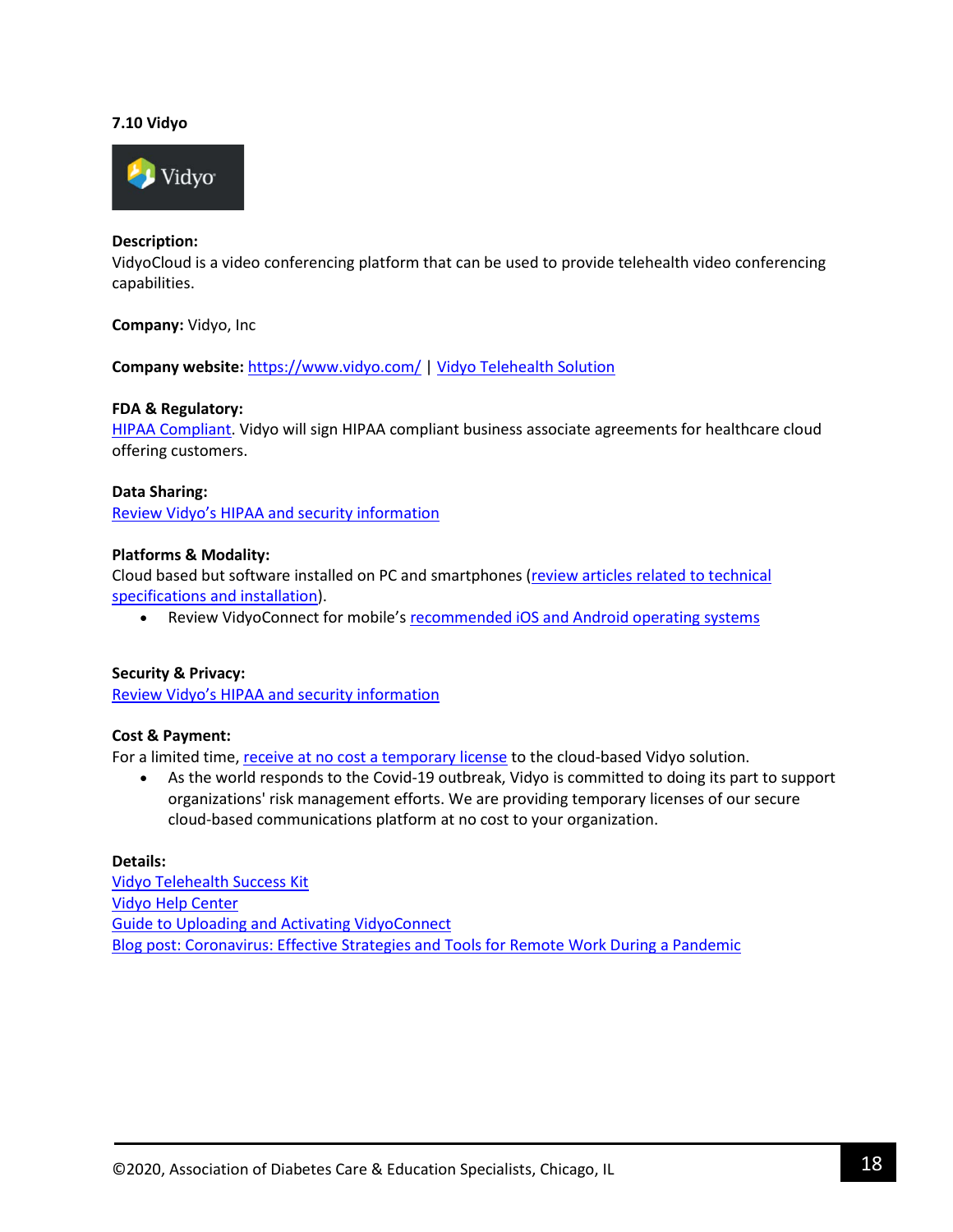### **7.11 VSee**



# **Description:**

# [VSee Clinic functionality overview](https://vsee.com/clinic/)

- Telehealth service via secure HD video
- Offers waiting room, intake and walk-in alerts
- See patients 1 on 1 or in a group
- Add in remote family members, interpreters, and other care team members
- Share and annotate images, documents and websites as though you were face-to-face

### **Company:** VSee

### **Company website:** <https://vsee.com/>

# **FDA & Regulatory:**

Read VSee's ful[l HIPAA Compliance overview](https://vsee.com/hipaa)

VSee signs HIPAA business associate agreements

### **Data Sharing:**

Read VSee's ful[l HIPAA compliance overview](https://vsee.com/hipaa)

### **Platforms & Modality:**

- **Windows**
	- Windows 7 or later
	- 2GHz dual-core CPU for up to 3-way calls
	- i5 or i7 CPU is recommended for group video calls
	- VSee only works on Windows Surface tablet with full Windows OS.
- **Mac**
	- OS X 10.11 or later
	- Known compatibility issues with OS X version. See [https://help.vsee.com/kb/articles/apps-with-known-compatibility-issue-with-vsee](https://help.vsee.com/kb/articles/apps-with-known-compatibility-issue-with-vsee-on-mac)[on-mac](https://help.vsee.com/kb/articles/apps-with-known-compatibility-issue-with-vsee-on-mac)
- **iOS**
	- iOS 11 or later
	- iPad Air or newer
	- iPad Mini 2nd generation or newer
	- iPhone SE or newer
- **Android**
	- o Android 5.0 or later
	- o NEON compatible ARM processor or x86 processor
	- o Dual core CPU
	- o Amazon Fire phone and tablets 2014 or later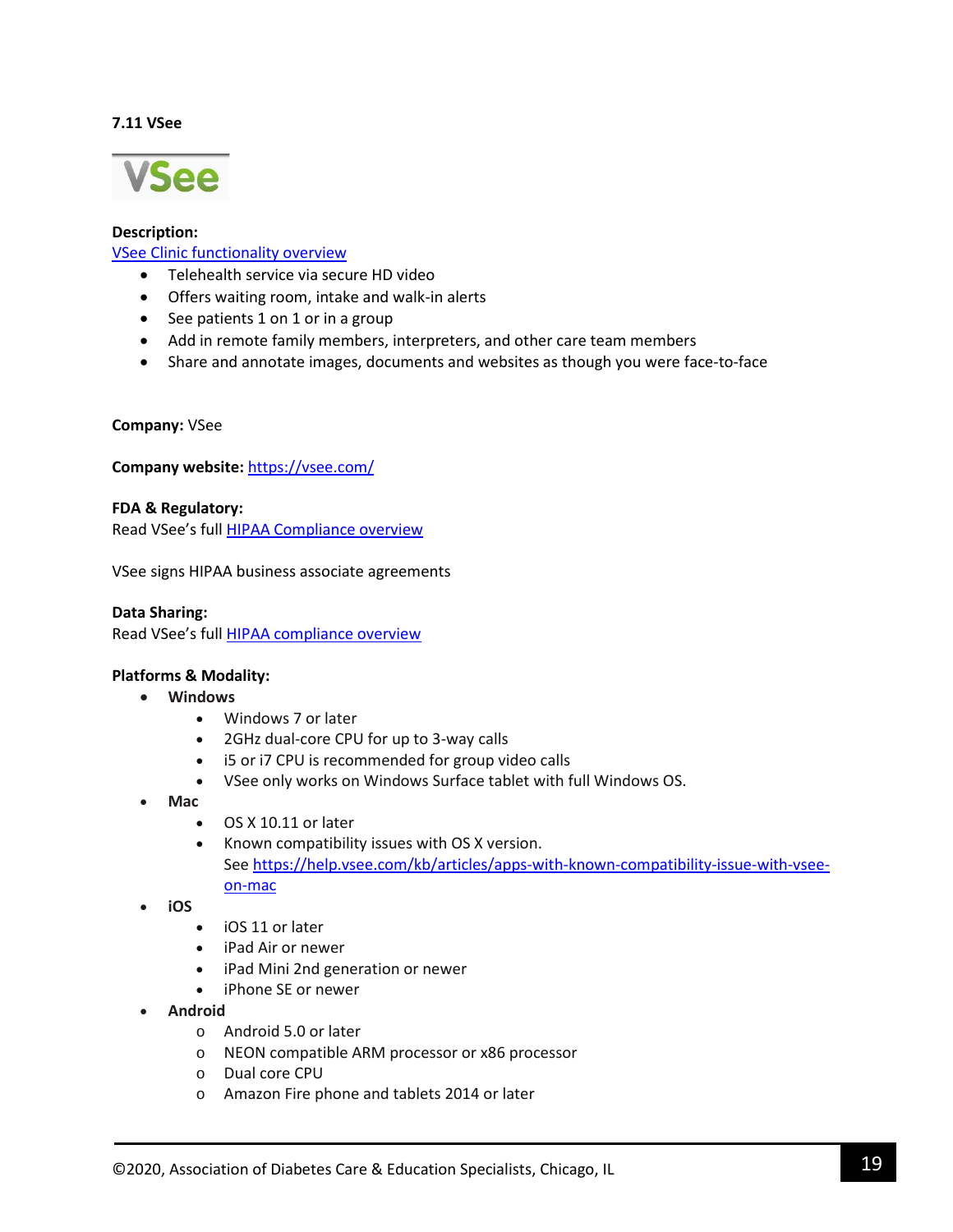- o Recommendations:
	- Google Pixel 2 or newer
	- Samsung Galaxy S8 or newer
	- Samsung Galaxy Note 8 or newer

# **Not Supported**

- Unfortunately, supporting the following operating systems are currently not in VSee's roadmap:
	- Linux
	- Chrome OS (Chromebook)

# **Security & Privacy:**

VSee video chat helps you to be HIPAA compliant in two ways:

- 1. It protects data privacy in that all A/V communication is securely encrypted and transmitted from point to point such that VSee does not have access to any identifiable health information that may be communicated.
- 2. VSee offers the HIPAA-required business associate agreement where VSee agrees to be responsible for keeping all patient information secure and to immediately report any breach of personal health information.

Read VSee's ful[l HIPAA compliance overview](https://vsee.com/hipaa) [VSee firewall rules overview](https://vsee.com/firewall/)

# **Cost & Payment:**

[VSee Clinic:](https://vsee.com/clinic/)

- Basic Clinic: \$49 per month
- Enterprise Clinic: contact sales for pricing

[VSee Messenger:](https://vsee.com/messenger/) (*NOTE: According to VSee website, they are not accepting new Messenger sign-ups)* 

- Basic Messenger: free
- Pro Messenger: \$49 per month
- Peripheral Streaming: \$299 per month

# **Details:**

[VSee Telehealth Demonstration Videos](https://vsee.com/tutorials) (provide and client videos) [VSee Help](https://help.vsee.com/) Center (FAQ, troubleshooting articles) [VSee Telehealth Library of Telehealth Secrets](https://vsee.com/secrets/) (*you must enter your name and email to access)*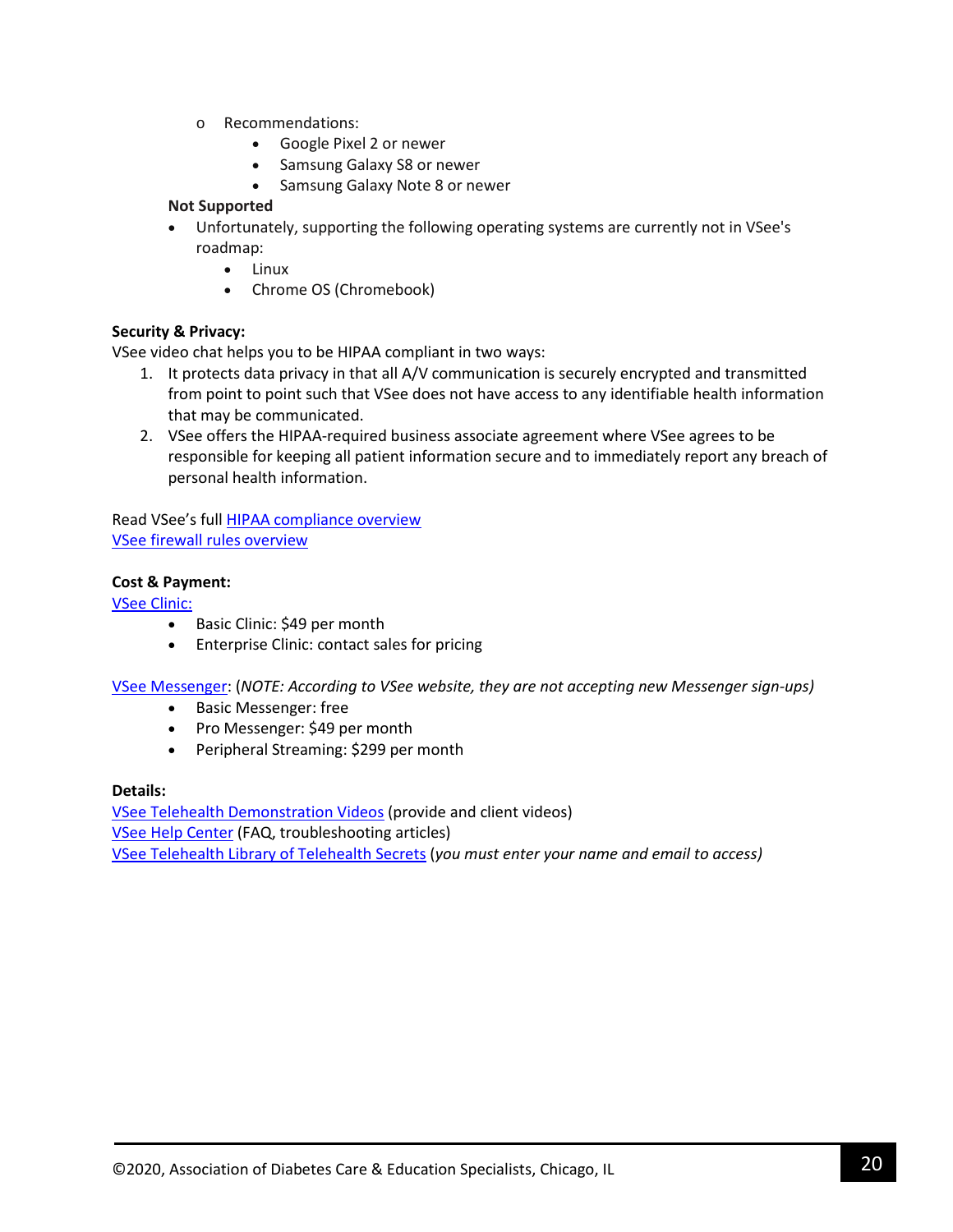# **7.12 Webex by Cisco**

# almlu **CISCO** Webex

**Description:** Video conferencing as simple and seamless as meeting in person. With the Webex mobile app, you can meet absolutely anywhere. Hosting is easy and joining is easier—simply click on your link to join.

Dedicated content for COVID-19 addresses these areas: clinicians, care team, patient, administrative staff, IT admin

**Company:** Cisco

**Company website:** <https://www.webex.com/> | [Webex Telehealth Solution](https://www.webex.com/webexremotehealth.html)

#### **FDA & Regulatory:**

European Union General Data Protection Regulation (GDPR)

- Cisco Webex supports GDPR by protecting and respecting personal data
- For more information, see [Cisco and GDPR](https://www.cisco.com/c/en/us/about/trust-center/gdpr.html)

Health Insurance Portability and Accountability Act (HIPAA)

- Cisco Webex can be used in a healthcare environment consistent with customer needs for HIPAA compliance
- For more information, see **[Protecting Your Webex Healthcare Data](https://blogs.cisco.com/collaboration/protecting-your-webex-healthcare-data)**

ISO/IEC 27001

- Cisco Webex is ISO/IEC 27001:2013 certified
- For more information, see [Cisco Webex Security](https://www.cisco.com/c/en/us/solutions/collaboration/webex-security.html)

#### **Data Sharing:**

Review [compliance and certifications](https://help.webex.com/en-us/pdz31w/Cisco-Webex-Compliance-and-Certifications)

### **Platforms & Modality:**

Webex meetings download for Windows, iOS and Android

You will need:

- Working laptop, tablet or smart phone with a front camera
- Fully charged device or access to power
- Internet connection
- Your email address
- Well-lit space to see each other clearly
- Quiet space to reduce distractions and protect privacy

**Security & Privacy:**

Review [compliance and certifications](https://help.webex.com/en-us/pdz31w/Cisco-Webex-Compliance-and-Certifications)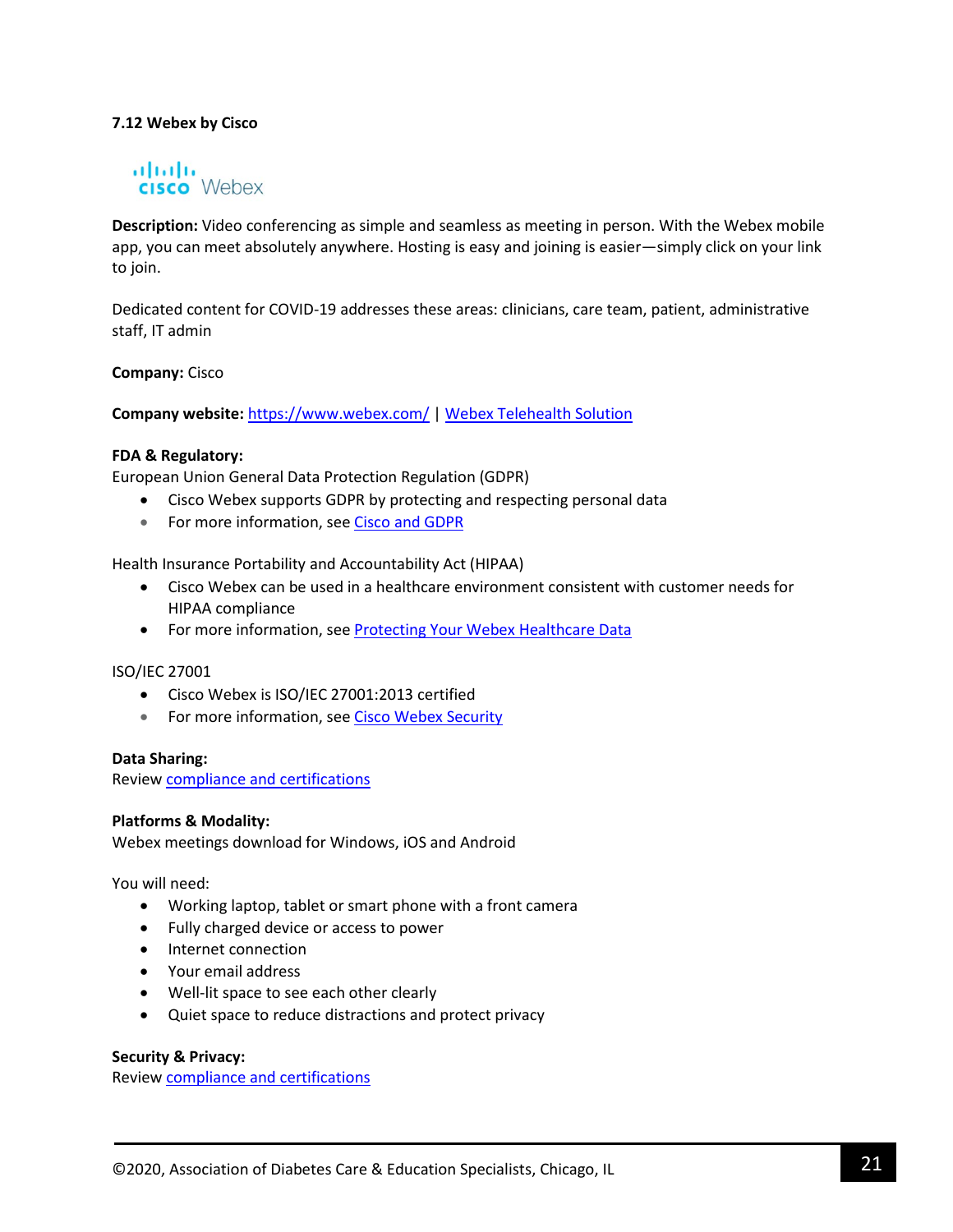# **Cost & Payment:**

[Multiple plans available.](https://www.webex.com/pricing/index.html) ADCES recommends contacting Cisco Webex Sales to ensure proper HIPAA Webex account is obtained.

- Free personal plan
- Upgraded free plan currently available (first month free when you sign up for a paid monthly plan; four months free when purchasing an annual plan (use code wecare2020)
- Monthly plans with per month cost available
	- o Starter Plan \$13.50 per month per host
	- o Plus Plan\$17.95 per month per host
	- o Business Plan \$26.95 per month per host

# **Details:**

[How to Conduct a Virtual Consultation with Webex](https://www.webex.com/content/dam/webex/eopi/assets/healthcare/VirtualConsultationClinician.pdf) [Supporting a Virtual Telehealth Consultation on Webex](https://www.webex.com/content/dam/webex/eopi/assets/healthcare/SupportingAVirtualConsultation.pdf) [Webex Help Center](https://help.webex.com/en-us/) [Best Practices for Telehealth Patients](https://www.webex.com/content/dam/webex/eopi/assets/healthcare/PatientBestPracticesWebexMeetings.pdf) [Scheduling Patients for Telehealth Appointments](https://www.webex.com/content/dam/webex/eopi/assets/healthcare/AdministrativeScheduleOnBehalfOf.pdf) [Preparing Patients for Their Telehealth Appointment](https://www.webex.com/content/dam/webex/eopi/assets/healthcare/AdministrativePreparePatientsForTelehealtht.pdf)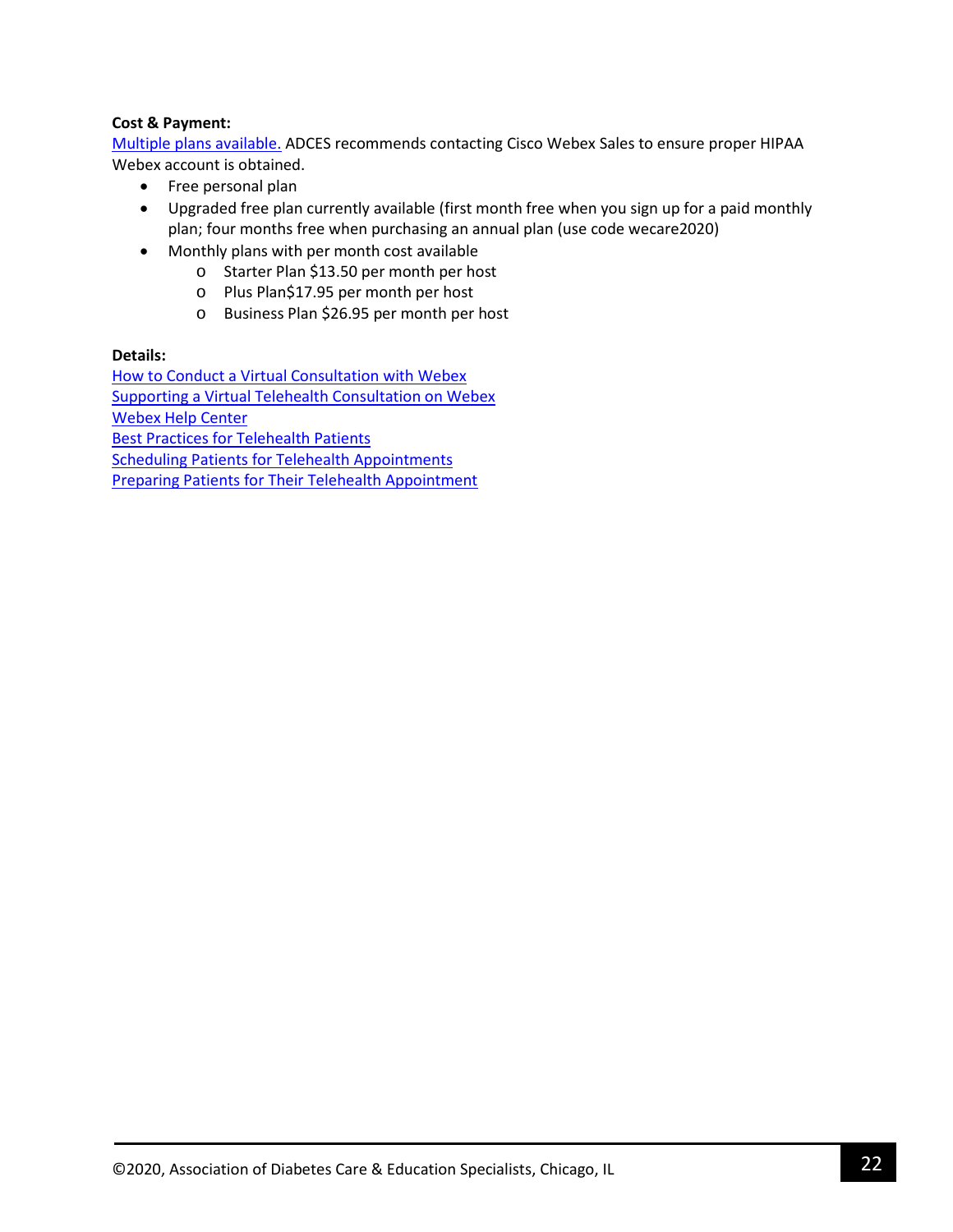# **7.13 Zoom for Healthcare**



# **Description:**

Video conferencing for telehealth

- HD video and audio
- Provide virtual behavioral and mental health in 1-1 or group sessions that individuals may join from their homes (each meeting can support 300 people)
- Clients may be contacted via almost any device
- Consistent high quality video conferencing, even in low bandwidth environments
- Simple user management and single sign-on make video a seamless component
- Meeting video can be saved for consultation later (local desktop recording with HIPAA business associate agreement for clinical application, or in the cloud for non-clinical applications)
- Ability to collaborate with other doctors and specialists by annotating directly on the shared screen so that notations are visible to all attendees.
- Integrates seamlessly with Epic: Launch a video visit directly from the Epic applications' telehealth workflows

# [Zoom for Healthcare PDF overview](https://zoom.us/docs/doc/Zoom%20for%20Healthcare.pdf)

**Company:** Zoom

**Company website:** <https://zoom.us/healthcare>

# **FDA & Regulatory:**

HIPAA compliant. Zoom will sign the HIPAA business associate agreement (BAA) for healthcare customers (minimum \$200). [Review the HIPAA and security overview.](https://zoom.us/docs/doc/Zoom-hipaa.pdf)

**Data Sharing:** Zoom employs industry-standard end-to-end advanced encryption standard (AES) encryption using 256-bit keys to protect meetings. Zoom encryption fully complies with HIPAA Security Standards to ensure the security and privacy of client data.

# Screen Sharing in Healthcare

Medical professionals and authorized healthcare partners can use Zoom to meet with patients and other healthcare professionals to screen-share health records and other resources. Zoom does not distribute the actual patient data. Screen sharing transmits encrypted screen capture along with mouse and keyboard strokes only, not the actual data. Zoom further protects data confidentiality through a combination of encryption, strong access control and other protection methods.

# **Platforms & Modality:**

How get started on a [desktop](https://support.zoom.us/hc/en-us/sections/200305583-Desktop)

• [Review system requirements for PC, Mac and Linux](https://support.zoom.us/hc/en-us/articles/201362023-System-Requirements-for-PC-Mac-and-Linux)

How to get started on **mobile**